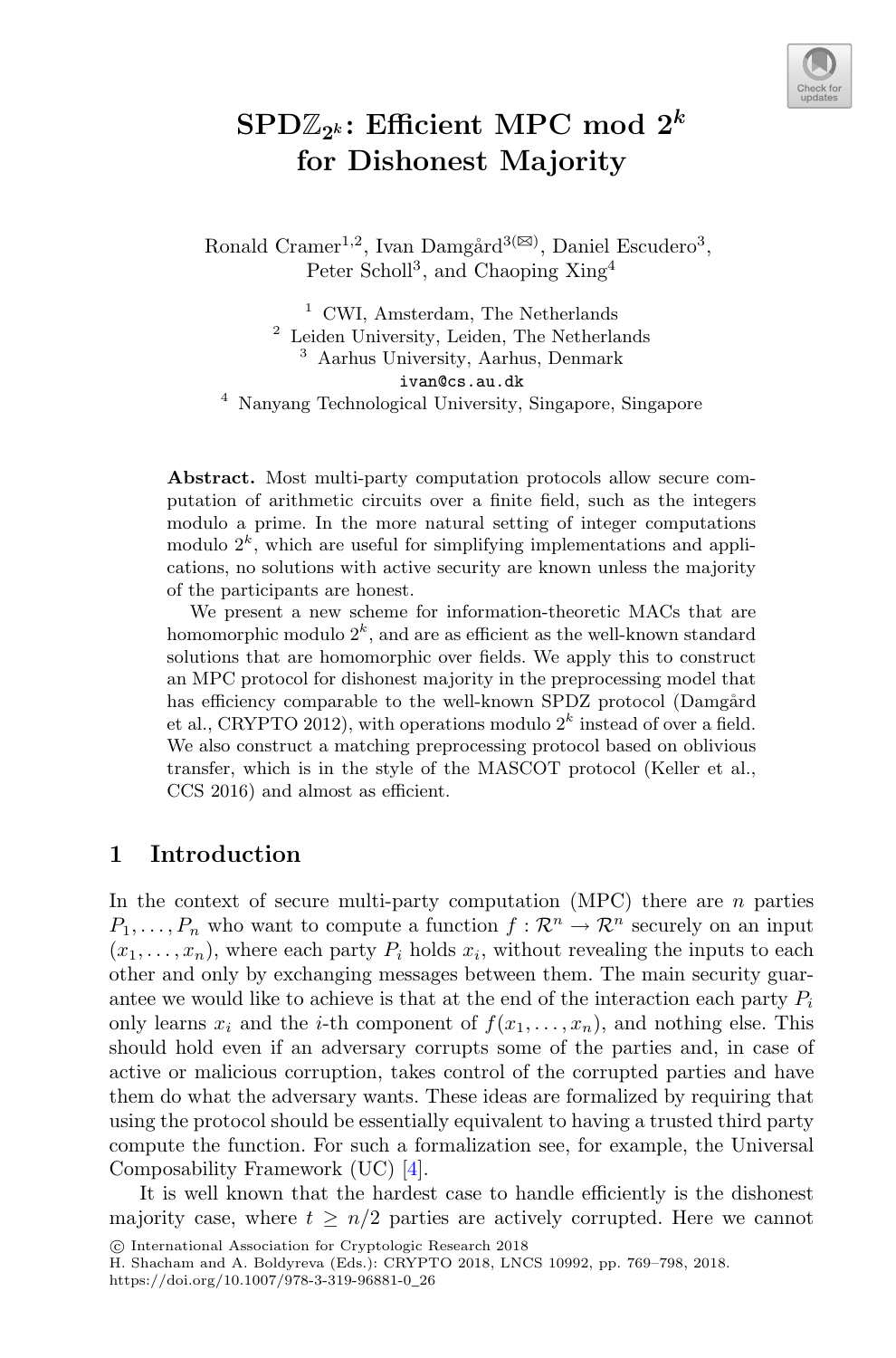guarantee that the protocol terminates correctly, and we have to use computationally heavy public-key technology — unconditional security is not possible in this scenario. However, in a recent line of work  $[2,9]$  $[2,9]$  $[2,9]$ , it was observed that we can push the use of public-key tools into a preprocessing phase, where one does not need to know the inputs or even the function to be computed. This phase produces "raw material" (correlated randomness) that can be used later in an online phase to compute the function much more efficiently and with unconditional security (given the correlated randomness).

In all existing protocols that handle a dishonest majority and active corruptions, the function being computed must be expressed in terms of arithmetic operations (i.e. additions and multiplications) over a finite field, such as the integers modulo a prime. However, in many applications one would like to use numbers modulo some  $M$  that is chosen by the application and is not necessarily a prime. In particular,  $M = 2^k$  is interesting because computation modulo  $2^k$ matches closely what happens on standard CPUs and hence protocol designers can take advantage of the tricks found in this domain. For instance, functions containing comparisons and bitwise operations are typically easier to implement using arithmetic modulo  $2^k$ ; these kinds of operations are expensive to emulate with finite field arithmetic, and also very common in applications of MPC such as secure benchmarking based on linear programming [\[6\]](#page-28-3). This has been done successfully by the team behind the Sharemind suite of protocols [\[3](#page-28-4)], which allows bitwise operations and integer arithmetic mod  $2^{32}$ . However, in their basic setting, they could only get a passively secure solution: here, even corrupt players are assumed to follow the protocol. Also, the security of Sharemind completely breaks down if half (or more) of the players are corrupted, and the efficiency does not scale well beyond three parties.

To obtain active security over fields, the main idea of modern protocols is to use unconditionally secure message authentication codes (MACs) to prevent players from lying about the data they are given in the preprocessing phase. A typical example is the SPDZ protocol [\[7,](#page-28-5)[9\]](#page-28-2), where security reduces to the following game: we have a data value x, a random MAC key  $\alpha$  and a MAC  $m = \alpha x$ , all in some finite field F. The adversary is given x but not  $\alpha$  or  $\alpha x$ . He may now specify errors to be added to x,  $\alpha$  and m, and we let  $x', \alpha', m'$  be the resulting values. The adversary wins if  $x \neq x'$  and  $m' = \alpha' x'$ . It is easy to see that the adversary must guess  $\alpha$  to win, and so the probability of winning is  $1/|F|$ . This authentication scheme is additively homomorphic, which is exploited heavily in the SPDZ protocol and is crucial for its efficiency.

However, the security proof depends on the fact that any non-zero value in  $\mathbb F$ is invertible, and it is easy to see that if we replace the field by a ring, say  $\mathbb{Z}_{2^k}$ , then the adversary can cheat with large probability. For instance, in the ring  $\mathbb{Z}_{2^k}$  he can choose  $x' = x + 2^{k-1}$  and cheat with probability 1/2. Up to now, it has been an open problem to design a homomorphic authentication scheme that would work over  $\mathbb{Z}_{2^k}$  or more generally  $\mathbb{Z}_M$  for any M, and is as efficient as the SPDZ scheme.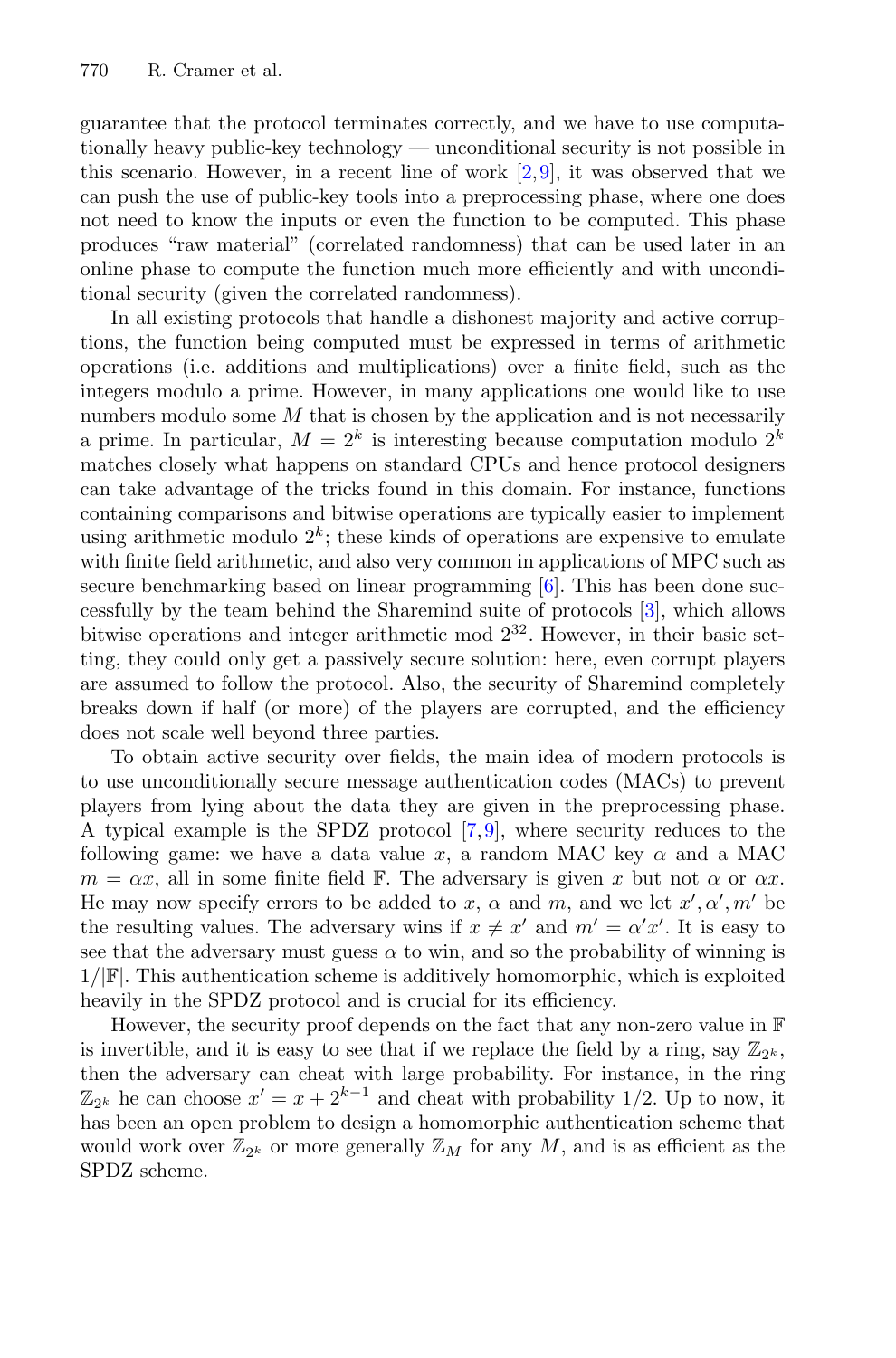### **1.1 Our Contributions**

In this paper we solve the above question: we design a new additively homomorphic authentication scheme that works in  $\mathbb{Z}_{2^k}^1$  $\mathbb{Z}_{2^k}^1$ , and is as efficient as the standard solution over a field. The main idea is to choose the MAC key  $\alpha$  randomly in  $\mathbb{Z}_{2^s}$ , where s is the security parameter, and compute the MAC  $\alpha x$  in  $\mathbb{Z}_{2^{k+s}}$ . We explain below why this helps. We also design a method for checking large batches of MACs with a communication complexity that does not depend on the size of the batch. We believe that these techniques will be of independent interest.

We then use the MAC scheme to design a SPDZ-style online protocol that securely computes an arithmetic circuit over  $\mathbb{Z}_{2^k}$  with statistical security, assuming access to a preprocessing functionality that outputs multiplication triples in a suitable format. The total computational work done is dominated by  $O(|C|n)$ elementary operations in the ring  $\mathbb{Z}_{2^{k+s}}$ , where C is the circuit to be computed. So if  $k \geq s$ , the work needed per player is equal to the work needed to compute  $C$  in the clear, up to a constant factor — as is the case for the SPDZ protocol. As in other protocols from this line of work, the overhead becomes more significant when  $k$  is small. Each player stores data from the preprocessing of size  $O(|C|(k+s))$  bits. However, the communication complexity is  $O(|C|k)$  bits plus an overhead that does not depend on C. This is due to the batch-checking of MACs mentioned above.

Our final result is an implementation of the preprocessing functionality to generate multiplication triples. It has communication complexity  $O((k+s)^2)$  bits per multiplication gate, and is roughly as efficient as the MASCOT protocol [\[14\]](#page-29-0), which is the state of the art for preprocessing over a field using oblivious transfer. Concretely, our triple generation protocol has around twice the communication cost of MASCOT, due to the overhead incurred when we have to work over larger rings in certain scenarios. However, this additional cost seems like a small price to pay for the potential benefits to applications from working modulo  $2^k$ instead of in a field.

### **1.2 Overview of Our Techniques**

For the authentication scheme, as mentioned, we have a data item  $x \in \mathbb{Z}_{2^{k+s}}$ , a key  $\alpha \in \mathbb{Z}_{2^{k+s}}$  and we define the MAC as  $m = \alpha x \mod 2^{k+s}$ . Note that we want to authenticate k-bit values, so although  $x \in \mathbb{Z}_{2^{k+s}}$ , only the least significant k bits matter. The adversary is given x, and specifies errors  $e_x, e_\alpha, e_m$ , which define modified values  $x' = x + e_x, \alpha' = \alpha + e_\alpha, m' = m + e_m$ . He wins if  $m' = \alpha' x' \mod 2^{k+s}$ , but note that since we store data in the least significant k bits only, this is only a forgery if  $e_x \mod 2^k \neq 0$ . As we show in detail in Sect. [3,](#page-5-0) if the adversary wins, he is able to compute  $e_x\alpha$  mod  $2^{k+s}$ . From this, and  $e_x \mod 2^k \neq 0$ , it follows that the adversary can effectively guess  $\alpha \mod 2^s$ , which is only possible with probability  $2^{-s}$ .

We also want to batch-check many MACs using only a small amount of communication. The SPDZ protocol [\[9\]](#page-28-2) uses a method that basically takes a random

<span id="page-2-0"></span><sup>&</sup>lt;sup>1</sup> We use modulus  $2<sup>k</sup>$  throughout, but the scheme easily extends to any modulus.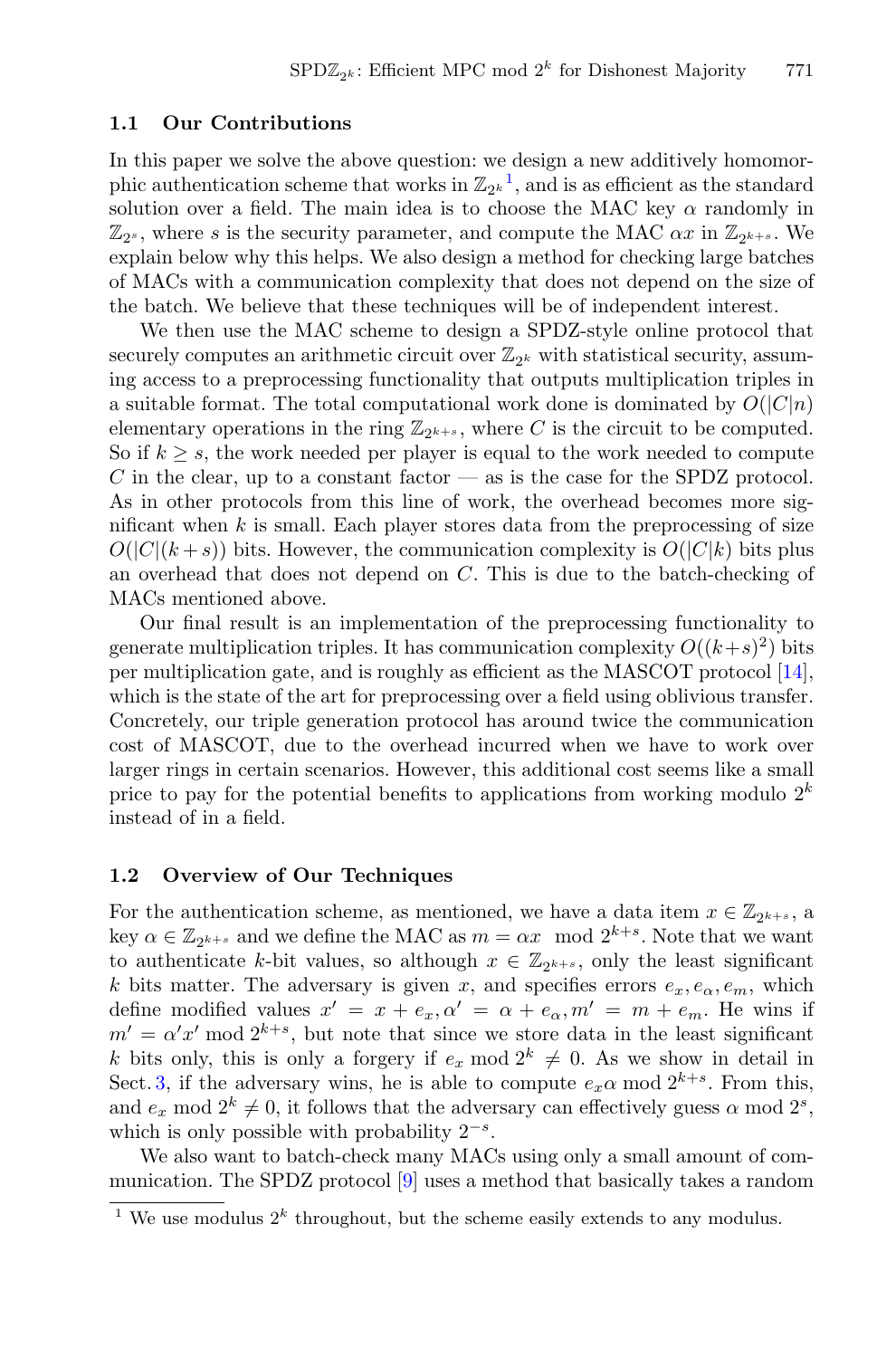linear combination of all messages and MACs and checks only the resulting message and MAC. Unfortunately, applying the analysis we just sketched to this scenario does not give a negligible probability of cheating, unless we 'lift' again and compute MACs modulo  $2^{k+2s}$ , but then our storage and preprocessing costs would become significantly bigger. We provide a more complicated but tighter analysis showing that we can still compute MACs mod  $2^{k+s}$  and the batch checking works with  $2^{-s+\log s}$  error probability, so we only need increase s by a few bits.

Using these MACs, we can create an information-theoretically secure MPC protocol over  $\mathbb{Z}_{2^k}$  in the preprocessing model, similar to the online phase of SPDZ from [\[7\]](#page-28-5). To implement the preprocessing phase, we follow the style of MASCOT [\[14](#page-29-0)], which uses oblivious transfer to produce shares of authenticated multiplication triples. We first design a protocol for authenticating values using correlated oblivious transfer, which allows creating the secret-shared MACs that will be added to the preprocessing data. This stage is similar to MASCOT, whereby first a passively secure protocol is used to compute shares of the MACs  $\alpha x_i$ , for each value  $x_i$  that is to be authenticated, and then a random linear combination of these values is opened, and the resulting MAC checked for correctness. The main change we need to make here is that, depending on the size of the  $x_i$ 's being authenticated, we may need to first compute the MACs over a larger ring in order to apply our analysis of taking random linear combinations.

Once the authentication scheme has been implemented, the main task is to create the multiplication triples needed in the online phase of our protocol. For this we also follow a similar approach to MASCOT, where the overall idea is that each party  $P_i$  chooses its shares  $(a^i, b^i)$  and then is engaged in an oblivious transfer subprotocol with  $P_i$  for each  $j \neq i$ , where shares of the cross products  $a^i b^j$  and  $a^j b^i$  are obtained. This yields shares of the product  $(\sum_{i=1}^n a^i)(\sum_{j=1}^n b^j) = \sum_{i=1}^n a^i b^i + \sum_{i \neq j} (a^i b^j + a^j b^i)$ , as required. Behind this simplification lies the problem that some information about the honest parties' shares can be leaked to a cheating adversary. In MASCOT this potential leakage is mitigated by "spreading out" the randomness by taking random linear combinations on correlated triples (with the same b value). When working over fields, the inner product yields a 2-universal hash function so the new distribution can be argued to be close to uniform using the Leftover Hash Lemma. However, this is not true anymore over rings like  $\mathbb{Z}_{2^k}$ . We overcome this issue by starting with triples where the shares of a are *bits* instead of ring elements, and then taking linear combinations over the bits. These combinations correspond to a subset sum over  $\mathbb{Z}_{2^k}$ , which *is* a 2-universal hash function, so allows for removing the leakage.

Additionally, random combinations are used in MASCOT to check the correctness of a triple by "sacrificing" another one. The security argument is that if the adversary manages to authenticate an incorrect triple, then it will have to guess the randomness used in the sacrifice step, which is unlikely. This is argued by deriving an equation from which we can solve for the random value. In order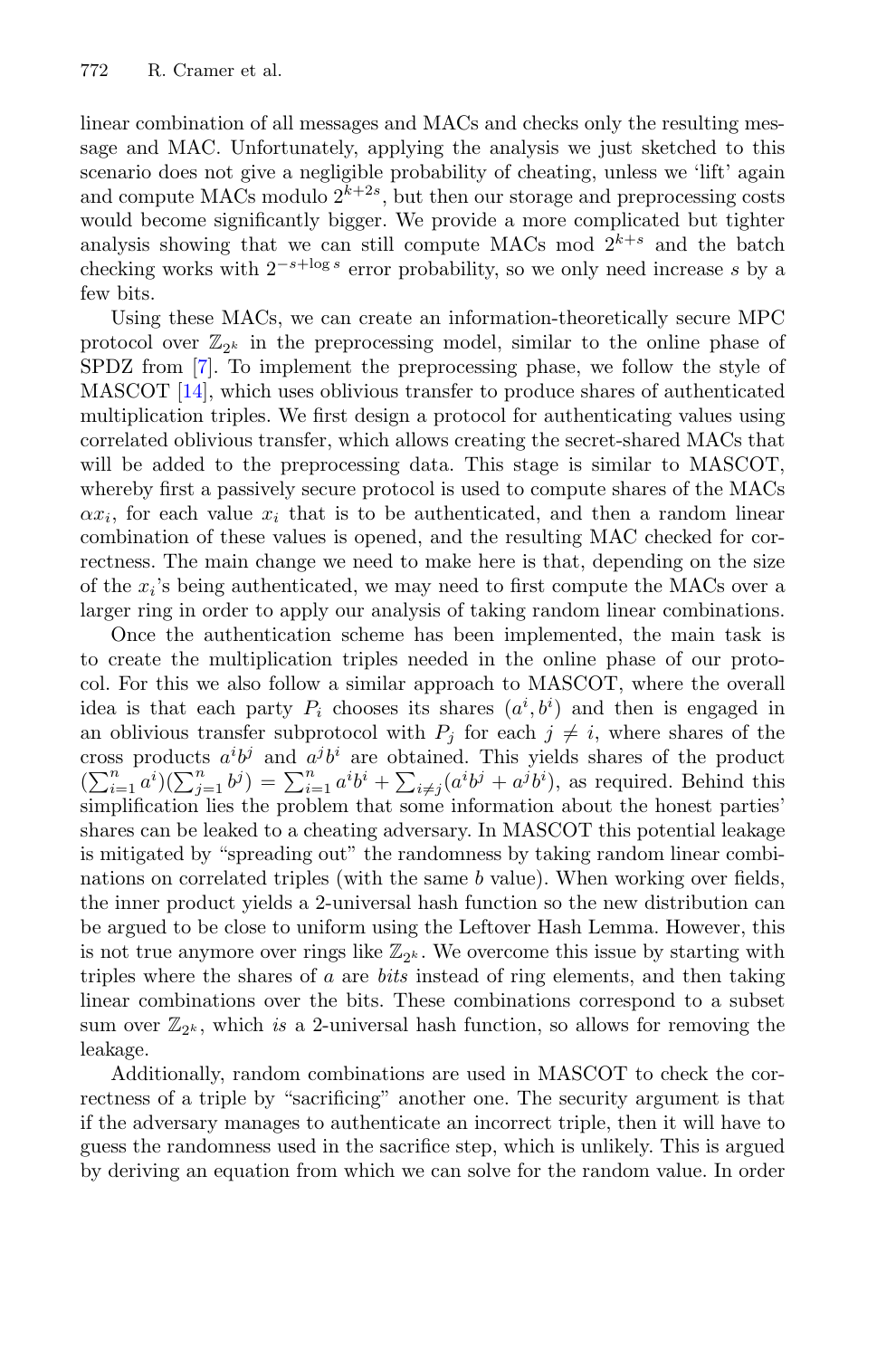to extend this argument to the ring case, we use the technique sketched at the beginning of this section, working over  $\mathbb{Z}_{2^{k+s}}$  to check correctness modulo  $2^k$ .

**Organization of this document.** Section [2](#page-4-0) introduces the notation we will use throughout this document. It also introduces the oblivious transfer and coin tossing functionalities,  $\mathcal{F}_{\text{ROT}}$  and  $\mathcal{F}_{\text{Rand}}$ , which constitute our most basic building blocks and will be used to implement the offline phase of our protocol. We then describe our information-theoretic MAC scheme in Sect. [3,](#page-5-0) and we show how to check correctness of several authenticated values assuming a functionality  $\mathcal{F}_{MAC}$ that generates keys and MACs. Next, in Sect. [4](#page-12-0) we show how to use our scheme to realise the functionality  $\mathcal{F}_{\text{Online}}$ , i.e. to evaluate securely any arithmetic circuit modulo  $2^k$ , in the preprocessing model.

The next two sections are concerned with the implementation of the preprocessing functionality  $\mathcal{F}_{\text{Prep}}$ . Section [5](#page-14-0) deals with the implementation of the functionality  $\mathcal{F}_{\text{MAC}}$ , i.e. the distribution of the MAC key and the generation of MACs. Our construction is based on a primitive called vector Oblivious Linear Function Evaluation  $(\mathcal{F}_{\text{volE}})$ . This can be implemented using Correlated Oblivious Transfer  $(\mathcal{F}_{\Delta-OT})$ , which as we mention in that section can be implemented using our basic primitive  $\mathcal{F}_{\text{ROT}}$ . On the other hand, Sect. [6](#page-19-0) builds on top of our MAC scheme and generates multiplication triples that will be used during the online phase of our protocol to evaluate multiplication gates. Finally, in Sect. [7](#page-25-0) we provide an efficiency analysis of our protocol.

**Related work.** There are only a few previous works that study MPC over rings, and none of these offer security against an active adversary who corrupts a dishonest majority of the parties. Cramer et al. showed how to contruct actively secure MPC over black-box rings [\[5](#page-28-6)] using secret-sharing techniques for honest majority, but this is only a feasibility result and the concrete efficiency is not clear. As already mentioned, Sharemind [\[3\]](#page-28-4) allows mixing of secure computation over the integers modulo  $2^k$  with boolean computations, but is restricted to the three-party setting when at most one party is corrupted. In some settings Sharemind can also provide active security [\[18\]](#page-29-1).

More recently, Damgård, Orlandi and Simkin [\[8\]](#page-28-7) present a compiler that transforms a semi-honest secure protocol for t corruptions into a maliciously secure protocol that is secure against a smaller number of corruptions (approximately  $\sqrt{t}$ . This also works for protocols in the preprocessing model, but will always result in a protocol for honest majority, so they can tolerate a smaller number of corruptions. On the other hand, their compiler is perfectly secure, so it introduces no overhead that depends on the security parameter. Thus, their results are incomparable to ours.

### <span id="page-4-0"></span>**2 Preliminaries**

**Notation.** We denote by  $\mathbb{Z}_M$  the set of integers x such that  $0 \le x \le M - 1$ . The congruence  $x \equiv y \mod 2^k$  will be abbreviated as  $x \equiv_k y$ . We let x mod M denote the remainder of  $x$  when divided by  $M$ , and we take this representative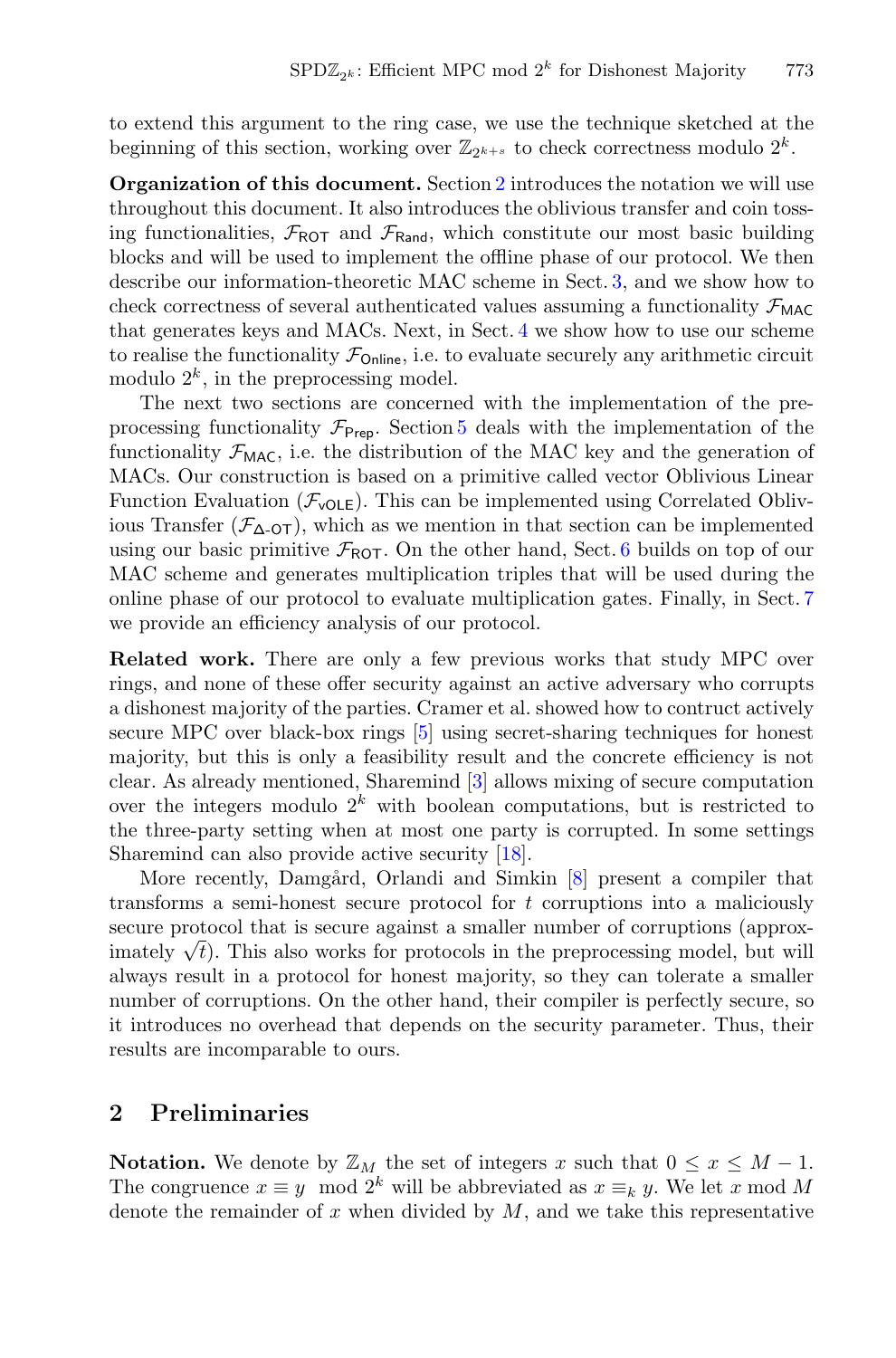as an element of the set  $\mathbb{Z}_M$ . Given two vectors x and y of the same dimensions,  $x * y$  denotes their component-wise product,  $\langle x, y \rangle$  denotes their dot product and  $x[i]$  denotes the *i*-th entry of  $x$ .

### **2.1 Oblivious Transfer and Coin Tossing Functionalities**

We use a standard functionality for oblivious transfer on random  $\ell$ -bit strings, shown in Fig. [1.](#page-5-1) This can be efficiently realised using OT extension techniques with an amortized cost of  $\kappa$  bits per random OT, where  $\kappa$  is a computational security parameter [\[13](#page-28-8)]. We use the notation  $\mathcal{F}_{\text{ROT}}^{\tau}$  to denote  $\tau$  parallel copies of  $\mathcal{F}_{\text{ROT}}$  functionalities.

### **Functionality**  $\mathcal{F}_{\text{ROT}}$

On input (Sender,  $P_j$ ,  $\ell$ ) from  $P_j$  and (Receiver,  $b, P_i$ ) from  $P_i$ , the functionality samples random values  $r_0, r_1 \leftarrow_R \mathbb{Z}_{2^{\ell}}$ , then sends  $(r_0, r_1)$  to  $P_j$  and  $r_b$  to  $P_i$ . If  $P_j$  is corrupted then the functionality instead allows the adversary to choose  $(r_0, r_1)$  before sending  $r_b$  to  $P_i$ .

<span id="page-5-1"></span>**Fig. 1.** Random Oblivious Transfer functionality between a sender and receiver

We also use a coin tossing functionality, which on input (Rand) from all parties, sample  $r \leftarrow_R \mathcal{R}$  and output r to all parties. This can be implemented in the random oracle model by having each party  $P_i$  first commit to a random seed  $s_i$  with  $H(i||s_i)$ , then opening all commitments and using  $\bigoplus_i s_i$  as a seed to sample from  $\mathcal{R}$ .

### <span id="page-5-0"></span>**3 Information-Theoretic MAC Scheme**

In this section we introduce our secret-shared, information-theoretic message authentication scheme. This forms the backbone of our MPC protocol over  $\mathbb{Z}_{2^k}$ . The scheme has two parameters, k, where  $2^k$  is the size of the ring in which computations are performed, and a security parameter s. In the MAC scheme itself and the online phase of our MPC protocol there is no restriction on  $k$ , whilst in the preprocessing phase  $k$  also affects security.

There is a single, global key  $\alpha = \sum_i \alpha^i \mod 2^{k+s}$ , where each party holds a random additive share  $\alpha^i \in \mathbb{Z}_{2^s}$ . For every authenticated, secret value  $x \in$  $\mathbb{Z}_{2^k}$ , the parties will have additive shares on this value over the *larger ring* modulo  $2^{k+s}$ , namely shares  $x_i \in \mathbb{Z}_{2^{k+s}}$  such that  $x' = \sum_i x^i \mod 2^{k+s}$  and  $x \equiv_k x'$ . The parties will also have additive shares modulo  $2^{k+s}$  of the MAC  $m = \alpha \cdot x'$  mod  $2^{k+s}$ . We will denote this representation by [x], so we have:

$$
[x] = \left(x^i, m^i, \alpha^i\right)_{i=1}^n \in \left(\mathbb{Z}_{2^{k+s}} \times \mathbb{Z}_{2^{k+s}} \times \mathbb{Z}_{2^s}\right)^n, \quad \sum_i m^i \equiv_{k+s} \left(\sum_i x^i\right) \cdot \left(\sum_i \alpha^i\right)
$$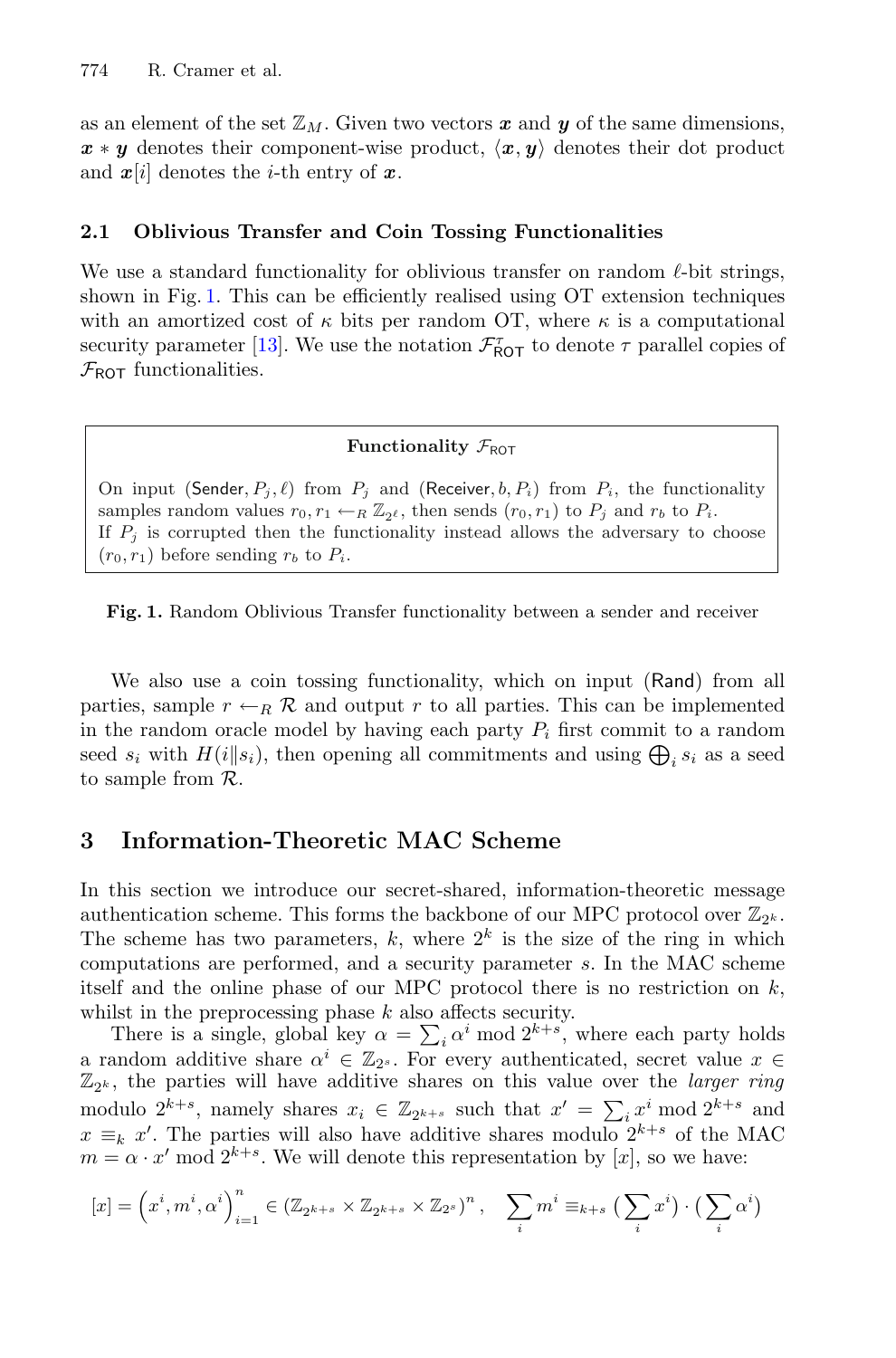Notice that if the parties have  $[x]$  and  $[y]$ , then it is straightforward to obtain by means of local operations  $[x + y]$ ,  $[c \cdot x]$  and  $[x + c]$ , where the arithmetic is modulo  $2^{k+s}$  and c is a constant. We state the procedures that allow the parties to do this in Fig. [2.](#page-6-0)

### **Procedure** AffineComb

This procedure allows the parties to compute authenticated shares of  $y = c+c_1 \cdot x_1 +$  $\cdots + c_t \cdot x_t \mod 2^{k+s}$  given  $c, c_1, \ldots, c_t, [x_1], \ldots, [x_t]$ . The input to this procedure are the constants  $c, c_1, \ldots, c_t \in \mathbb{Z}_{2^{k+s}}$ , the shares of the values  $\{x_i^j\}_{i=1}^t$ , the shares of the MACs  $\{m_i^j\}_{i=1}^t$ , owned by each party  $P_j$ , and the shares of the MAC key  $\{\alpha^j\}_i$ .

1. Party  $P_1$  sets  $y^1 = c + c_1 \cdot x_1^1 + \cdots + c_t \cdot x_t^1 \mod 2^{k+s};$ 

2. Each party  $P_j$ ,  $j \neq 1$ , sets  $y^j = c_1 \cdot x_1^j + \cdots + c_t \cdot x_t^j \mod 2^{k+s}$ ;

3. Each party  $P_j$  sets  $m^j = \alpha_j \cdot c + c_1 \cdot m_1^j + \cdots + c_t \cdot m_t^j \mod 2^{k+s}$ .

At the end of the procedure  $\{y^j\}_j$  are additive shares of y modulo  $2^{k+s}$  and  $\{m^j\}_j$ are shares of  $\alpha \cdot y \mod 2^{k+s}$ , the MAC of y. To simplify the exposition, we write

$$
[c + c_1 \cdot x_1 + \dots + c_t \cdot x_t] = c + c_1 \cdot [x_1] + \dots + c_t \cdot [x_t]
$$

whenever this procedure is called.

<span id="page-6-0"></span>**Fig. 2.** Procedure for obtaining authenticated shares of affine combinations of shared values

In Fig. [3](#page-7-0) we define the functionality  $\mathcal{F}_{MAC}$ , which acts as a trusted dealer who samples and distributes shares of the MAC key, and creates secret-shared MACs of additively shared values input by the parties. As with previous works, it allows corrupt parties to choose their own shares instead of sampling them at random, since our protocols allow the adversary to influence the distribution of these. We will show how to implement this functionality in Sect. [5.](#page-14-0)

### <span id="page-6-1"></span>**3.1 Opening Values and Checking MACs**

Given an authenticated sharing  $[x]$ , a natural (but insufficient) approach to opening and reconstructing x is for each party to first broadcast the share  $x^i$  and then compute  $x' = \sum_i x^i \mod 2^{k+s}$ . The parties can then check the MAC relation  $x' \cdot \alpha$  without revealing the key  $\alpha$  using the method from [\[7\]](#page-28-5). Although this method guarantees *integrity* of the opened result modulo  $2<sup>k</sup>$  (by the same argument sketched in the introduction), it does not suffice for *privacy* when accounting for the fact that  $x$  may be a result of applying linear combinations on other private inputs. For example, suppose  $x = y + z$  for some previous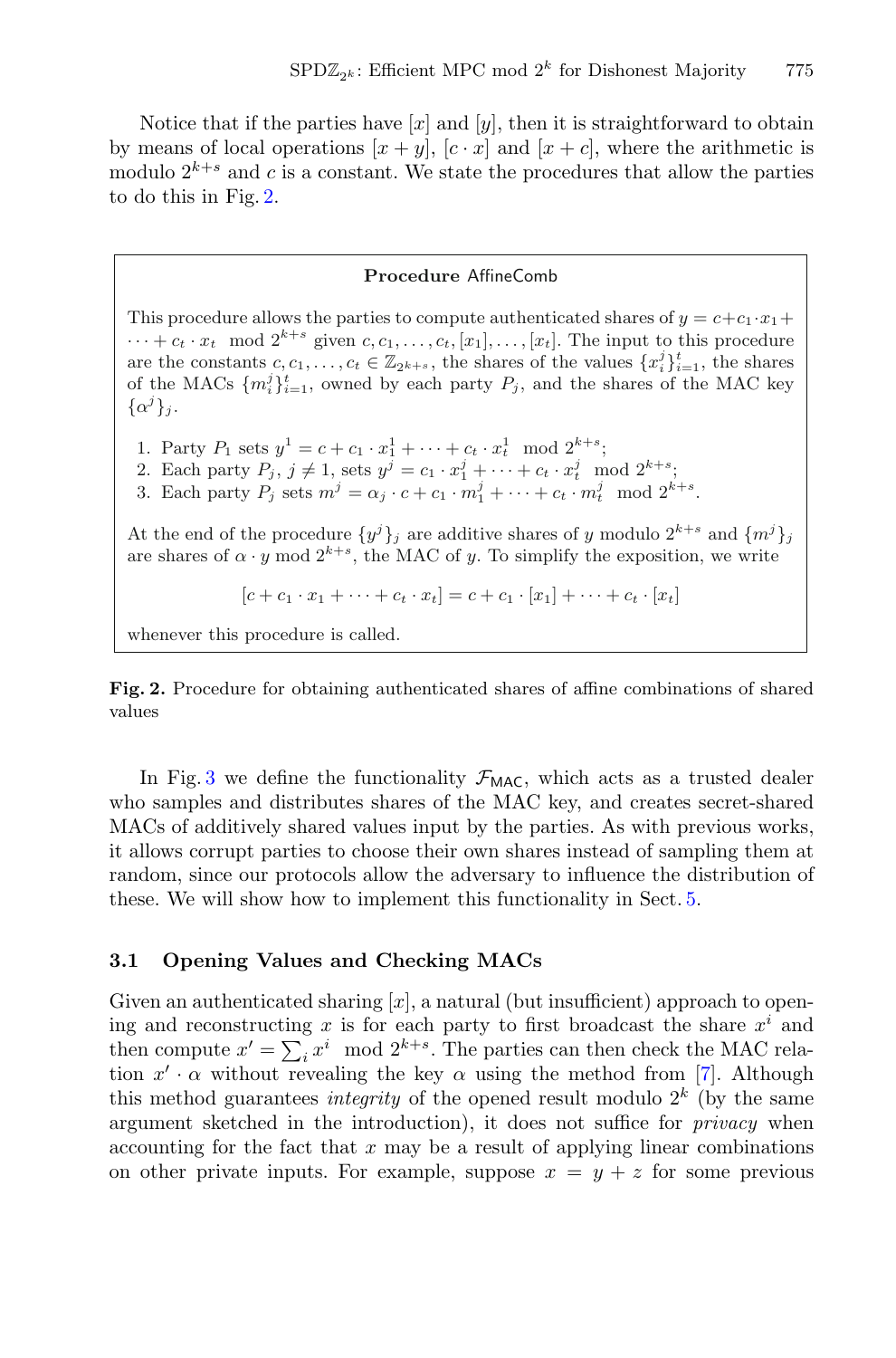### **Functionality**  $\mathcal{F}_{MAC}$

The functionality generates shares of a global MAC key and, on input shares of a value, distributes shares of a tag of this value. Let  $A$  be the set of corrupted parties and s be a security parameter.

**Initialize:** On receiving (lnit) from all parties, sample random values  $\alpha^{j} \leftarrow_R \mathbb{Z}_{2^s}$ for  $j \notin A$  and receive shares  $\alpha^{j} \in \mathbb{Z}_{2^{s}}$ , for  $j \in A$ , from the adversary. Store the MAC key  $\alpha = \sum_{j=1}^{n} \alpha^{j}$  (over  $\mathbb{Z}$ ) and output  $\alpha^{j}$  to party  $P_j$ .

**Macro** Auth $(\ell, x^1, \ldots, x^n)$  (this is an internal subroutine only)

- 1. Let  $x = \sum_{j=1}^n x^j \mod 2^\ell$  and  $m = \alpha \cdot x \mod 2^\ell$
- 2. Wait for input  $\{m^j\}_{j\in A}$  from the adversary and sample  $\{m^j\}_{j\notin A}$  at random conditioned on  $m \equiv_{\ell} \sum_{j=1}^{n} m^{j}$ . Output  $(m^{1}, \ldots, m^{n})$ .
- **Authentication:** On input  $(MAC, \ell, r, \{x_i^j\}_{i=1}^t)$  from each party  $P_j$ , where  $x_i^j \in \mathbb{R}$  $\mathbb{Z}_{2^r}$  and  $\ell \geq r$ :
	- 1. Wait for the adversary to send messages (guess, j, S<sub>i</sub>), for every  $j \notin A$ , where  $S_i$  efficiently describes a subset of  $\{0,1\}^s$ . If  $\alpha^j \in S_i$  for all j then send (success) to A. Otherwise, send  $\perp$  to all parties and abort.
	- 2. Execute  $\text{Auth}(\ell, x_i^1, \ldots, x_i^n)$  for  $i = 1, \ldots, t$ , and then wait for the adversary to send either OK or Abort. If the adversary sends OK then send the MAC shares  $m_i^j \in \mathbb{Z}_{2^{\ell}}$  to party  $P_j$ , otherwise abort.

<span id="page-7-0"></span>**Fig. 3.** Functionality for generating shares of global MAC key, distributing shares of inputs and tags

inputs y, z. When opening x modulo  $2^{k+s}$ , although for correctness we only care about the lower  $k$  bits of  $x$ , to verify the MAC relation we have to reveal the *entire* shares modulo  $2^{k+s}$ . This leaks whether or not the sum  $y + z$  overflowed modulo  $2^k$ .

To prevent this leakage we use an authenticated, random s-bit mask to hide the upper s bits of x when opening. The complete protocol for doing this is shown below.

### **Procedure** SingleCheck([x])**:**

- 1. Generate a random, shared value [r] using  $\mathcal{F}_{MAC}$ , where  $r \in \mathbb{Z}_{2^s}$
- 2. Compute  $[y] = [x + 2^k r]$
- 3. Each party broadcasts their shares  $y^i$  and reconstructs  $y = \sum_i y^i \mod 2^{k+s}$
- 4.  $P_i$  commits to  $z^i = m^i y \cdot \alpha^i \mod 2^{k+s}$ , where  $m^i$  is the MAC share on y
- 5. All parties open their commitments and check that  $\sum_i z^i \equiv_{k+s} 0$
- 6. If the check passes then output y mod  $2^k$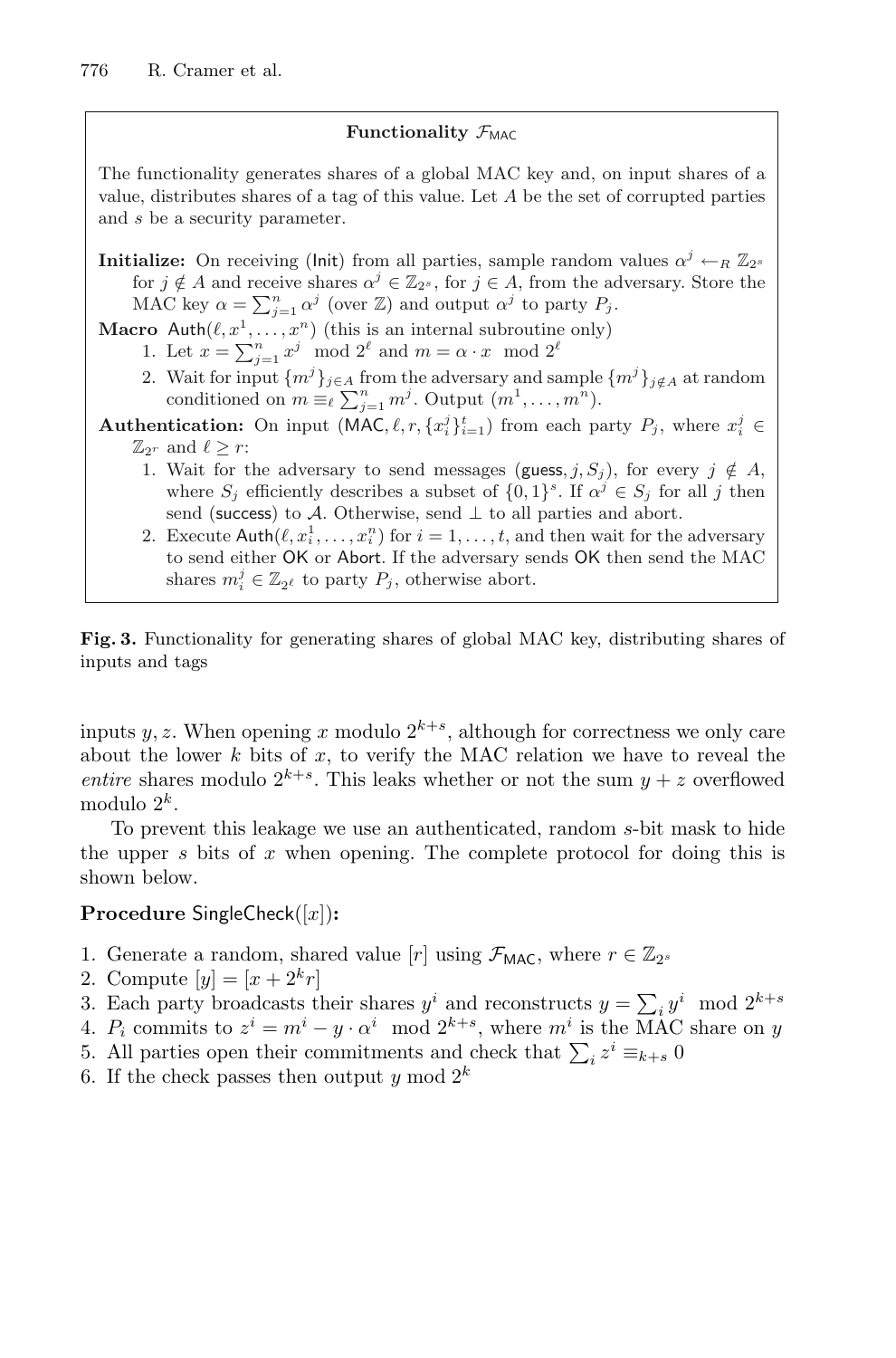<span id="page-8-1"></span>**Claim 1.** If the MAC check passes then  $y \equiv_k x$ , except with probability at *most* 2−s*.*

*Proof.* Suppose a corrupted party opens [y] to some  $y' = y + \delta$ , where  $\delta \in \mathbb{Z}_{2^{k+s}}$ can be chosen by A, and  $\delta \neq k$  0. To pass the MAC check, they must also come up with an additive error  $\Delta$  in the committed values  $z^i$  such that  $\sum_i z^i + \Delta$  is zero modulo  $2^{k+s}$ . This simplifies to finding  $\Delta \in \mathbb{Z}_{2^{k+s}}$  such that

$$
\sum_{i} (m^{i} - (x + \delta) \cdot \alpha^{i}) + \Delta \equiv_{k+s} 0
$$

$$
\Leftrightarrow \delta \cdot \alpha \equiv_{k+s} -\Delta
$$

Let v be the largest integer such that  $2^v$  divides  $\delta$ , and note that because  $\delta \neq_k 0$  we have  $v < k$ . This means that we can divide the above by  $2^v$ , reducing the modulus from  $2^{k+s}$  to  $2^{k+s-v}$  accordingly:

$$
\frac{\delta}{2^v}\cdot \alpha \equiv_{k+s-v} -\frac{\varDelta}{2^v}
$$

By definition of v,  $\frac{\delta}{2^v}$  must be an odd integer, hence invertible modulo  $2^{k+s-v}$ . Multiply by its inverse gives

$$
\alpha \equiv_{k+s-v} -\frac{\Delta}{2^v} \cdot \left(\frac{\delta}{2^v}\right)^{-1}
$$

Note that  $k + s - v > s$ , since  $v < k$ , which implies that A must have guessed  $\alpha$  mod  $2^s$  to come up with  $\delta$  and  $\Delta$  which pass the check. This requires guessing the s least significant bits of  $\alpha$ , which are uniformly random, so the probability of success is at most  $2^{-s}$ .

### **3.2 Batch MAC Checking with Random Linear Combinations**

The method described in the previous section allows the parties to open and then check one shared value  $|x|$ . However, in our MPC protocol many such values will be opened, and using the previous method to check each one of these would have the drawback that we need shared, authenticated random masks for each value to be opened, consuming a lot of additional preprocessing data.<sup>[2](#page-8-0)</sup> In order to avoid this, we present a batch MAC checking procedure for opening and checking  $t$ shared values  $[x_1], \ldots, [x_t]$ , which uses just *one random mask* to check the whole batch.

Technically speaking, our main contribution here is a new analysis of the distribution of random linear combinations of adversarially chosen errors modulo  $2^k$ , when lifting these combinations to the larger ring  $\mathbb{Z}_{2^{k+s}}$ . If we naively apply the analysis from Claim [1](#page-8-1) to this case, then we would have to lift to an even bigger ring  $\mathbb{Z}_{2^{k+2s}}$  to prove security, adding extra overhead when creating and

<span id="page-8-0"></span> $2$  Note that in previous SPDZ-like protocols these extra masks are not needed.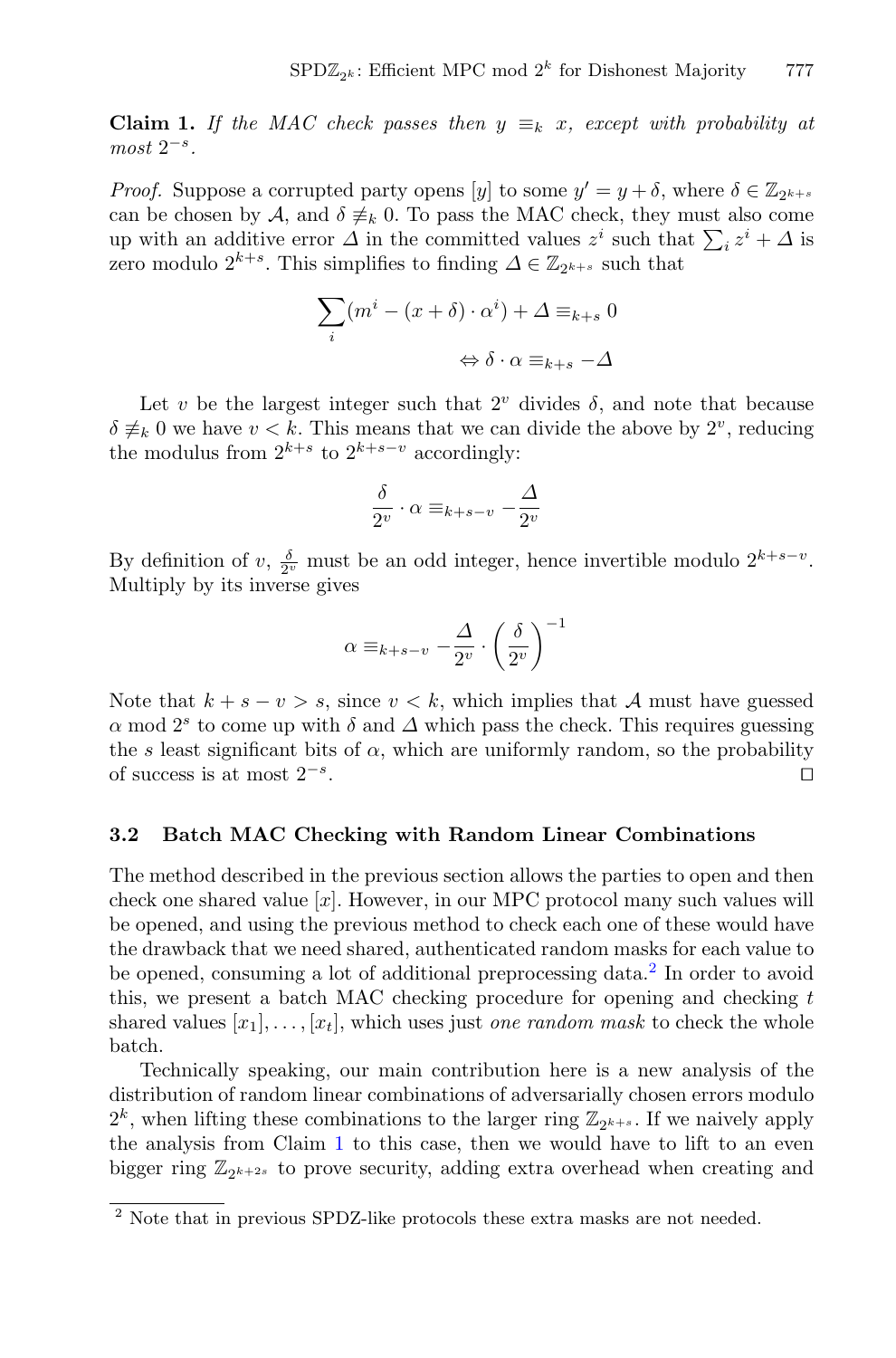### **Procedure** BatchCheck

Procedure for opening and checking the MACs on t shared values  $[x_1], \ldots, [x_t]$ . Let  $x_i^j, m_i^j, \alpha^j$  be  $P_j$ 's share, MAC share and MAC key share for  $[x_i]$ .

### **Open phase:**

- 1. Each party  $P_j$  broadcasts for each *i* the value  $\tilde{x}_i^j = x_i^j \mod 2^k$ .
- 2. The parties compute  $\tilde{x}_i = \sum_{j=1}^n \tilde{x}_i^j \mod 2^{k+s}$ .

### **MAC check phase:**

- 3. The parties call  $\mathcal{F}_{\text{Rand}}(\mathbb{Z}_2^t)$  to sample public random values  $\chi_1,\ldots,\chi_t \in \mathbb{Z}_2$ and then compute  $\tilde{y} = \sum_{i=1}^{t} \chi_i \cdot \tilde{x}_i \mod 2^{k+s}$ .
- 4. Each party  $P_i$  samples  $\overline{r^j} \leftarrow_R \mathbb{Z}_{2^s}$ , and then calls  $\mathcal{F}_{MAC}$  on input  $(s, s, r^j, MAC)$ to obtain [r]. Denote  $P_j$ 's MAC share on r by  $\ell^j$ .
- 5. Each party  $P_j$  computes  $p^j = \sum_{i=1}^t \chi_i \cdot p_i^j \mod 2^s$  where  $p_i^j = \frac{x_i^j \tilde{x}_i^j}{2^k}$  and broadcasts  $\tilde{p}^j = p^j + r^j \mod 2^s$ .
- 6. Parties compute  $\tilde{p} = \sum_{j=1}^n \tilde{p}^j \mod 2^s$ .
- 7. Each party  $P_j$  computes  $m^j = \sum_{i=1}^t \chi_i \cdot m_i^j \mod 2^{k+s}$  and  $z^j = m^j \alpha^j \cdot \tilde{y} 2^k \cdot \tilde{p} \cdot \alpha^j + 2^k \cdot \ell^j \mod 2^{k+s}$ . Then it commits to  $z^j$ , and then all parties open their commitments.
- 8. Finally, the parties verify that  $\sum_{j=1}^{n} z^{j} \equiv_{k+s} 0$ . If the check passes then the parties accept the values  $\tilde{x}_i$  mod  $2^k$ , otherwise they abort.

### <span id="page-9-1"></span><span id="page-9-0"></span>**Fig. 4.** Procedure for checking a batch of MACs

storing the MACs. With our more careful analysis in Lemma [1](#page-10-0) below, we can still work over  $\mathbb{Z}_{2^{k+s}}$  and obtain failure probability around  $2^{-s+\log s}$ , which gives a significant saving.

Suppose the parties wish to open  $[x_1], \ldots, [x_t]$ , hence learn the values  $x_1, \ldots, x_t$  modulo  $2^k$ . Denote the shares, MAC shares and MAC key share held by  $P_j$  as  $x_i^j, m_i^j, \alpha^j$  respectively. To initially open the values, the parties simply broadcast their shares  $\tilde{x}_i^j = x_i^j \mod 2^k$  and reconstruct  $\tilde{x}_i = \sum_j \tilde{x}_i^j$  (as before, we cannot send the upper s bits of  $x_i^j$  for privacy reasons). As the parties do not have MACs on the values modulo  $2^k$ , these s dropped bits will have to be used at some point during the MAC check, by adding them back in to the linear combination of MACs being checked. Crucially, by postponing the use of these s bits until the MAC check phase, our protocol only needs one authenticated random value to mask them, instead of t. The procedure that achieves this is described in Fig. [4,](#page-9-0) and its guarantees are stated in the following theorem.

**Theorem 1.** *Suppose that the inputs*  $|x_1|, \ldots, |x_t|$  *to the* BatchCheck *procedure are consistent sharings of*  $x_1, \ldots, x_t$  *under the MAC key*  $\alpha = \sum_i \alpha^i \mod 2^s$ , and the honest parties' shares  $\alpha^{j} \in \mathbb{Z}_{2^{s}}$  are uniformly random in the view of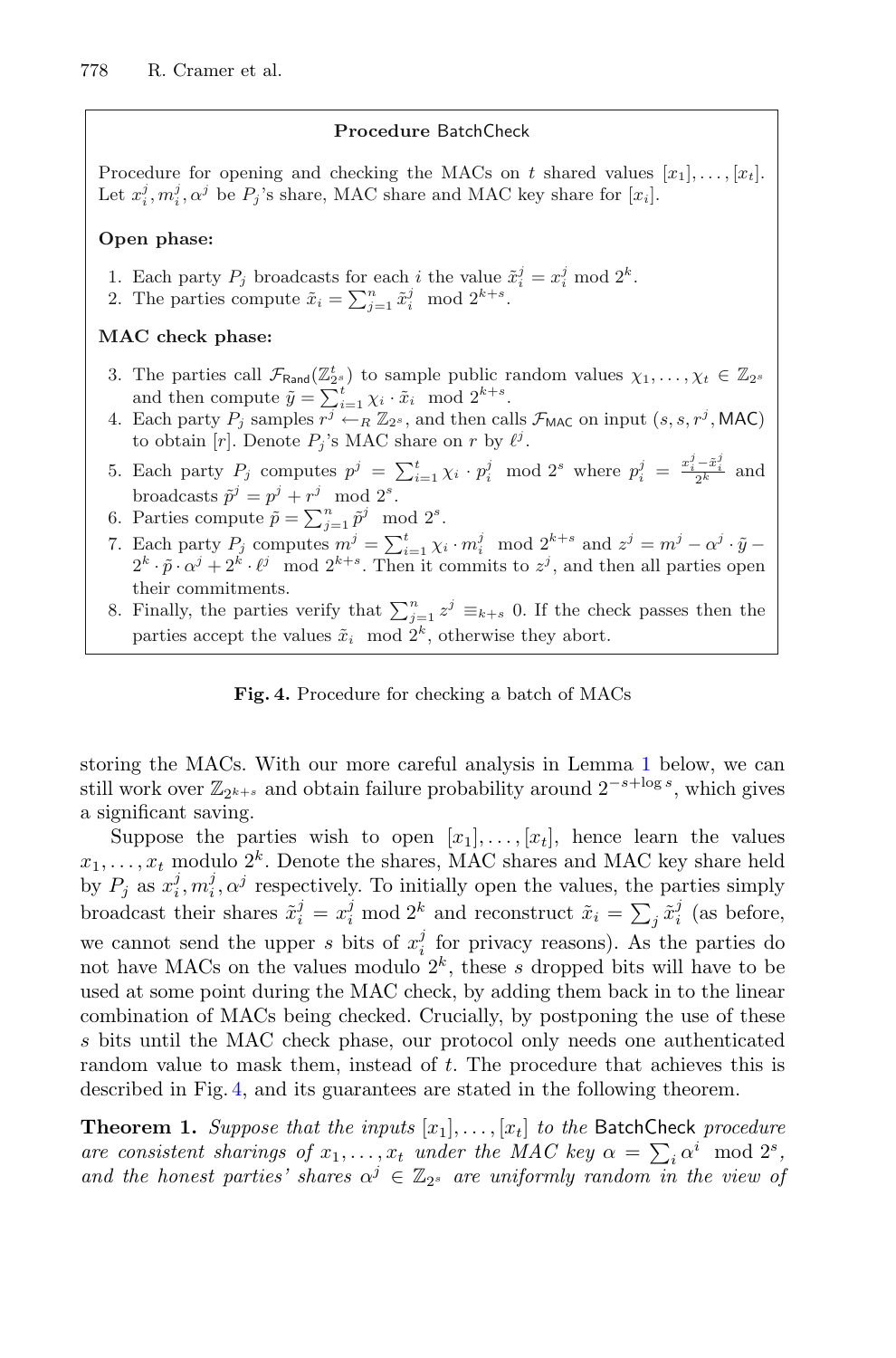*an adversary corrupting at most* <sup>n</sup> <sup>−</sup> <sup>1</sup> *parties. Then, if the procedure does not abort, the values*  $\tilde{x}_i$  *accepted by the parties satisfy*  $x_i \equiv_k \tilde{x}_i$  *with probability at*  $\text{least } 1 - 2^{-s + \log(s+1)}$ .

The following lemma will be used in the proof of this theorem. The lemma is very general, which will allow us to use it also when we prove the security of the preprocessing phase of our protocol. However, in the current context, this lemma will be used with  $\ell = k + s$ ,  $r = k$  and  $m = s$ , and the  $\delta$ 's can be thought of as the errors introduced by the adversary during the opening phases.

**Lemma 1.** Let  $\ell$ , r and m be positive integers such that  $\ell - r \leq m$ . Let  $\delta_0, \delta_1, \ldots, \delta_t \in \mathbb{Z}$ , and suppose that not all the  $\delta_i$ 's are zero modulo  $2^r$ , for  $i > 0$ . Let Y be a probability distribution on  $\mathbb{Z}$ . Then, if the distribution Y is indepen*dent from the uniform distribution sampling* α *below, we have*

<span id="page-10-0"></span>
$$
\Pr_{\substack{\alpha,\chi_1,\ldots,\chi_t\leftarrow_R\mathbb{Z}_{2^m},\\y\leftarrow_R Y}}\left[\alpha\cdot\left(\delta_0+\sum_{i=1}^t\chi_i\cdot\delta_i\right)\equiv_\ell y\right]\leq 2^{-\ell+r+\log(\ell-r+1)},
$$

*Proof.* Define  $S := \delta_0 + \sum_{i=1}^t \chi_i \cdot \delta_i$ , and define E to be the event that  $\alpha \cdot S \equiv_{\ell} y$ . Let W be the random variable defined as  $min(\ell, e)$ , where  $2^e$  is the largest power of two dividing S. We will use the following claims.

#### <span id="page-10-1"></span>**Proposition 1.**

*i.* Pr[ $E \mid W = r + c$ ]  $\leq 2^{-(\ell - r - c)}$  *for any*  $c \in \{1, ..., \ell - r\}$ *ii.* Pr[ $E | 0 \leq W \leq r$ ]  $\leq 2^{-(\ell-r)}$ *iii.* Pr $[W = r + c] \leq 2^{-c}$  *for any*  $c \in \{1, ..., \ell - r\}$ 

*Proof.* For the first part, suppose that  $0 < c < \ell - r$  (the case  $c = \ell - r$  is trivial), in particular,  $w = r + c$  is the largest exponent such that  $2^w$  divides S and therefore  $S/2^w$  is an odd integer. From the definitions of E and w we have that E holds if and only if  $\alpha \cdot S \equiv_{\ell} y$ , which in turn is equivalent to  $\alpha \cdot \frac{S}{2^w} \equiv_{\ell-w} \frac{y}{2^w}$  and therefore to  $\alpha \equiv_{\ell-w} \frac{y}{2^w} \cdot \left(\frac{S}{2^w}\right)^{-1}$  Since  $\alpha$  is uniformly random in  $\mathbb{Z}_{2^m}$  and independent of the right-hand side, and also  $\ell - w < m$ (as  $r < w$  and  $\ell - r \leq m$ ), we conclude that the event holds with probability  $2^{-(\ell-w)} = 2^{-(\ell-r-c)}$ , conditioned on  $W = r + c$ .

Similarly, if  $0 \leq w \leq r$  then  $\ell - w \geq \ell - r$  and so  $\alpha \equiv_{\ell-r} \frac{y}{2^w} \cdot \left(\frac{S}{2^w}\right)^{-1}$ . As  $\ell - r \leq m$ , the event holds with probability at most  $2^{-(\ell-r)}$  if conditioned on  $0 \leq W \leq r$ . This proves the second part.

For the third part, we must also look at the randomness from the  $\chi_i$  coefficients. Suppose without loss of generality that  $\delta_t$  is non-zero modulo 2<sup>r</sup>, and suppose that  $W = r + c$  some  $1 \leq c \leq \ell - r$ . Since  $2^W | S$ , we have  $S \equiv_{r+c} 0$ , and so

$$
\chi_t \cdot \delta_t \equiv_{r+c} -\delta_0 - \sum_{i \neq t} \chi_i \cdot \delta_i
$$
  
=
$$
S'
$$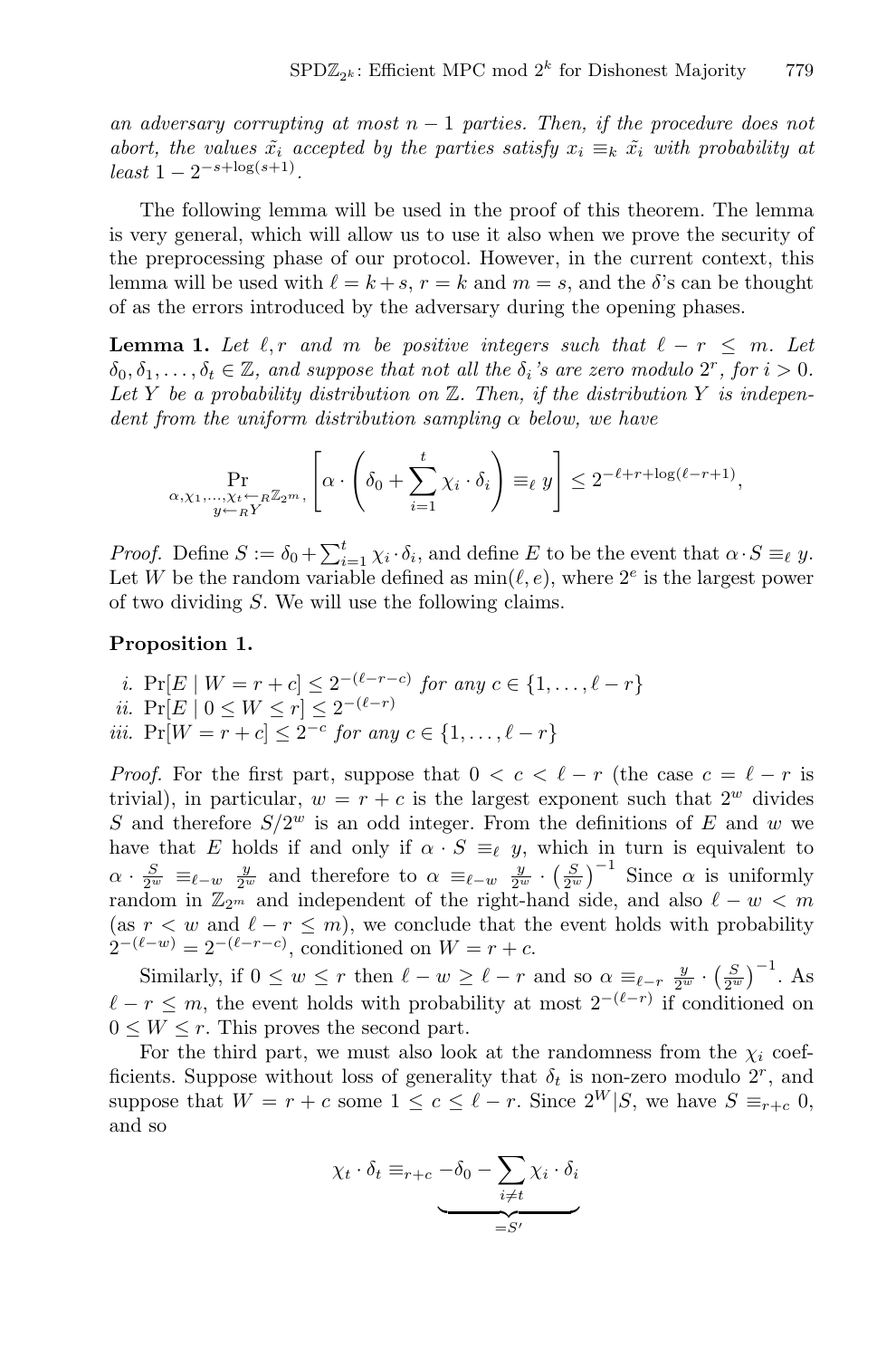Let  $2^v$  be the largest power of two dividing  $\delta_t$ , and note that by assumption we have  $v < r$  so  $r + c - v > c$ . Therefore,

$$
\chi_t \cdot \frac{\delta_t}{2^v} \equiv_{r+c-v} \frac{S'}{2^v}
$$

$$
\chi_t \equiv_{r+c-v} \frac{S'}{2^v} \left(\frac{\delta_t}{2^v}\right)^{-1}
$$

$$
\chi_t \equiv_c \frac{S'}{2^v} \left(\frac{\delta_t}{2^v}\right)^{-1}
$$

By the same argument as previously, and from the fact that  $c \leq \ell - r \leq m$ , this holds with probability  $2^{-c}$ , over the randomness of  $\chi_t \leftarrow_R \mathbb{Z}_{2^m}$ , as required.

Putting things together, we apply the law of total probability over all possible values of  $w$ , obtaining:

$$
\Pr[E] = \Pr[E \mid 0 \le W \le r] \cdot \Pr[0 \le W \le r] + \sum_{c=1}^{\ell-r} \Pr[E \mid W = r + c] \cdot \Pr[W = r + c]
$$

$$
\le 2^{-\ell+r} \cdot 1 + \sum_{c=1}^{\ell-r} 2^{-\ell+r+c} \cdot 2^{-c} = 2^{-\ell+r} + \sum_{c=1}^{\ell-r} 2^{-\ell+r}
$$

$$
= (\ell - r + 1) \cdot 2^{-\ell+r} \le 2^{-\ell+r + \log(\ell-r+1)}
$$

where the first inequality comes from applying item [ii](#page-10-1) of Proposition [1](#page-10-1) on the left, and items [i](#page-10-1) and [iii](#page-10-1) on the right.

Now we proceed with the proof of Theorem [1.](#page-9-1)

*Proof (of Theorem [1\)](#page-9-1).* We first assume that A sends no **Key Query** messages to  $\mathcal{F}_{MAC}$ , and later discuss how the claim still holds when this is not the case.

First of all notice that if no error is introduced by the adversary, then the check passes. Now, let  $y = \sum_{i=1}^{t} \chi_i \cdot x_i \mod 2^{s+k}$ ,  $p_i = \sum_{j=1}^{n} p_i^j \mod 2^s$  and  $p = \sum_{j=1}^{n} p^{j} \mod 2^{s}$ . If all parties followed the protocol then the following chain of congruences holds

$$
\sum_{j=1}^{n} z^{j} \equiv_{k+s} \sum_{j=1}^{n} m^{j} - \tilde{y} \cdot \sum_{j=1}^{n} \alpha^{j} - 2^{k} \cdot \tilde{p} \cdot \sum_{j=1}^{n} \alpha^{j} + 2^{k} \cdot \sum_{j=1}^{n} \ell^{j}
$$

$$
\equiv_{k+s} \alpha \cdot y - \alpha \cdot \tilde{y} - \alpha \cdot 2^{k} \cdot \tilde{p} + 2^{k} \cdot \alpha \cdot r
$$

$$
\equiv_{k+s} \alpha \cdot (y - \tilde{y} - 2^{k} \cdot (\tilde{p} - r))
$$

$$
\equiv_{k+s} \alpha \cdot (y - \tilde{y} - 2^{k} \cdot p)
$$

$$
\equiv_{k+s} \alpha \cdot \sum_{i=1}^{t} \chi_{i} \cdot (x_{i} - \tilde{x}_{i} - 2^{k} p_{i}) \equiv_{k+s} 0
$$

where the last equality holds due to the fact that for all  $i = 1, \ldots, t$  we have  $x_i = \tilde{x}_i + 2^k \cdot p_i.$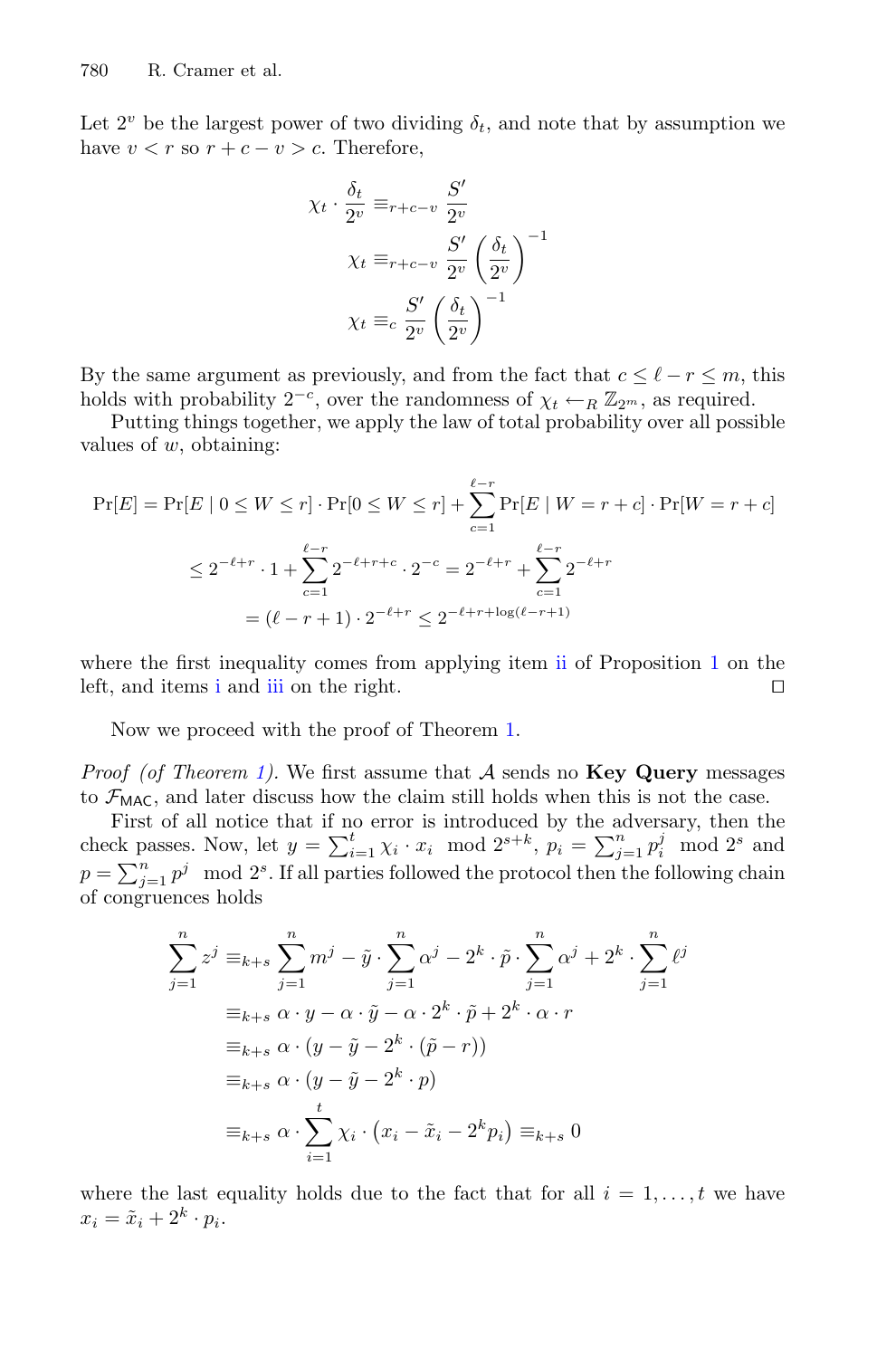Now, consider the case in which the adversary does not open correctly to  $\tilde{x}_i$ and  $\tilde{p}$  in the execution of the procedure. Let  $\tilde{x}_i + \delta_i \mod 2^{k+s}$  and  $\tilde{p} + \epsilon \mod 2^s$ be the values opened in steps 1 and 5 respectively, so the value computed in step 3 is equal to  $\tilde{y}' = \tilde{y} + \delta \mod 2^{k+s}$ , where  $\delta = \sum_{i=1}^{t} \chi_i \cdot \delta_i \mod 2^{k+s}$ . As a consequence, the share that an honest  $P_i$  should open in step 7 is  $z^j - \alpha^j \cdot (\delta + 2^k \epsilon)$  $\mod 2^{k+s}$ . However, the adversary can open this value plus some errors that sum up to a value  $\Delta \in \mathbb{Z}_{2^{k+s}}$ . If the check passes, this means that

$$
0 \equiv_{k+s} \sum_{j=1}^n (z^j - \alpha^j \cdot (\delta + 2^k \epsilon)) + \Delta \quad \Leftrightarrow \quad \alpha \cdot (\delta + 2^k \epsilon) \equiv_{k+s} \Delta.
$$

Suppose that for some index it holds that  $\delta_i \neq_k 0$ . By setting  $\delta_0 = 2^k \epsilon$ ,  $\ell = k + s, r = k, m = s$  and Y to be the distribution of  $\Delta$  produced by the adversary, we observe we are in the same setting as the hypothesis of Lemma [1.](#page-10-0) This allows us to conclude that the probability that the check passes is bounded by  $2^{-\ell+r+\log(\ell-r+1)} = 2^{-s+\log(s+1)}$ .

*Handling key queries.* We now show that this probability is the same for an adversary who makes some successful queries to an honest party's  $\alpha^{j}$  using the (guess) command of  $\mathcal{F}_{MAC}$ . Let S be the set of possible keys guessed by A (if there is more than one query then we take  $S$  to be the intersection of all sets). The probability that all these queries are successful is no more than  $|S|/2<sup>s</sup>$ , and conditioned on this event, the min-entropy of the honest party's key share is reduced to  $log|S|$  ≤ s. Therefore, instead of success probability  $2^{-s + log(s+1)}$  as above, the overall probability of A performing successful key queries *and* passing the check is bounded by

$$
|S|/2^s \cdot 2^{-\log |S| + \log(\log |S| + 1)} = 2^{-s + \log(\log |S| + 1)} \le 2^{-s + \log(s + 1)}
$$

as required.  $\hfill \Box$ 

### <span id="page-12-0"></span>**4 Online Phase**

Our protocol is divided in two phases, a preprocessing phase and an online phase. The preprocessing, which is independent of each party's input, implements a functionality  $\mathcal{F}_{\text{Prep}}$  which generates the necessary shared, authenticated values needed to compute the given function securely. This functionality is stated in Fig. [5.](#page-13-0)

The main difference, with respect to SPDZ, is that instead of generating the random input masks and multiplication triples over the same space as the inputs, we sample them over  $\mathbb{Z}_{2^{k+1}}$ , even though we are doing computations in  $\mathbb{Z}_{2^k}$ . In the input phase, this is necessary to mask the parties' input whilst also obtaining a correct MAC over  $\mathbb{Z}_{2^{k+s}}$ . For the triples, we sample the shares and compute the MACs in  $\mathbb{Z}_{2k+s}$ , but only care about *correctness* of the multiplication modulo  $2^k$ , so the upper s bits of a triple are just random.<sup>[3](#page-12-1)</sup>

<span id="page-12-1"></span><sup>&</sup>lt;sup>3</sup> These s bits are not actually required to be random, since whenever we open a value using BatchCheck the upper s bits of all shares are masked anyway. However, it simplifies the description of the functionality to use random shares.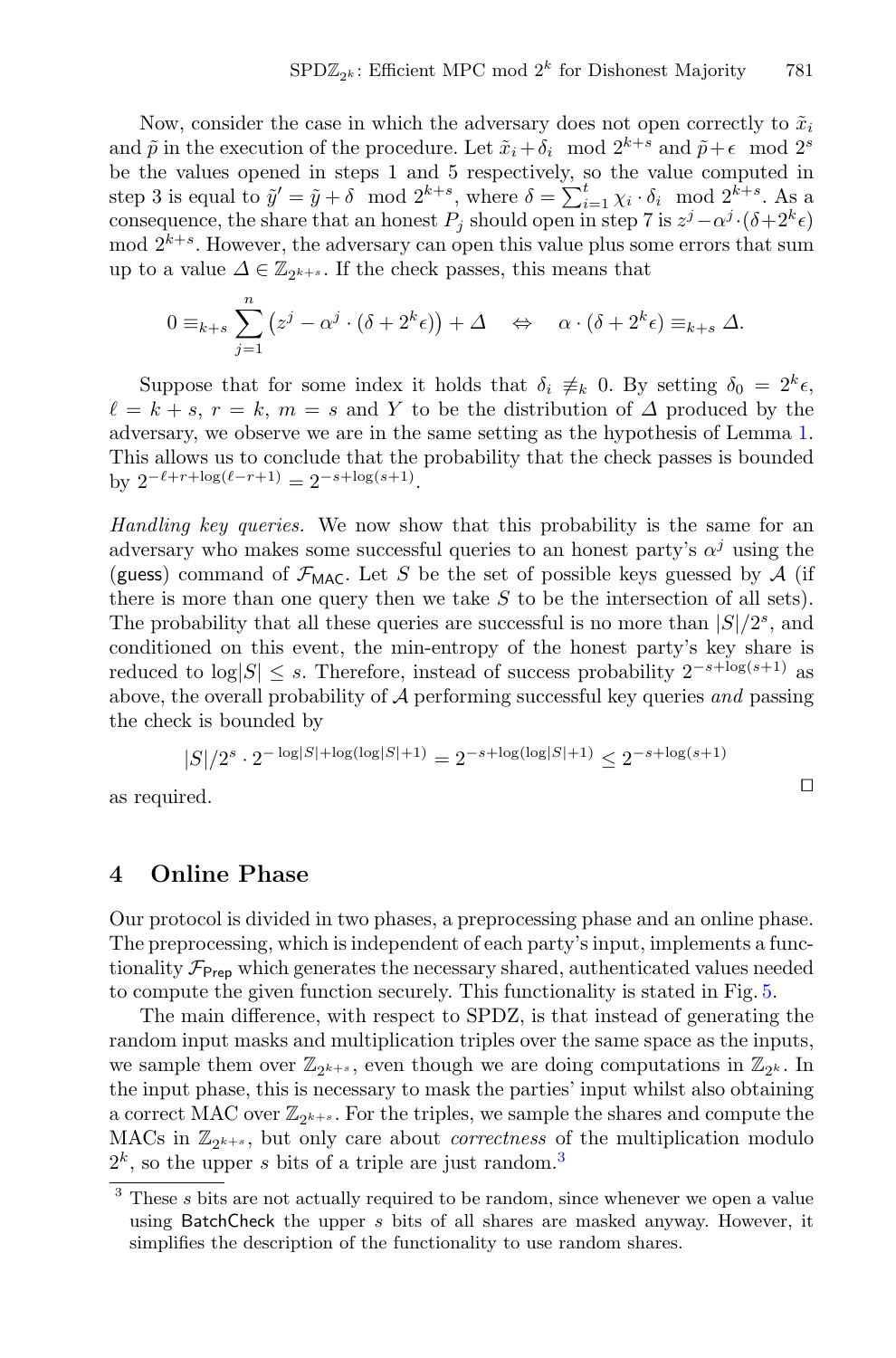Modulo these differences, the online phase of our protocol, shown in Fig. [7,](#page-14-1) is similar to that in other secret sharing-based protocols like GMW, BeDOZa, SPDZ and MASCOT [\[2](#page-28-1)[,9](#page-28-2),[11,](#page-28-9)[14\]](#page-29-0).

Shares of the inputs are distributed by means of the random shares provided by  $\mathcal{F}_{\text{Prep}}$ . When an addition gate is found, the parties obtain the output by

### **Functionality**  $\mathcal{F}_{\text{Preo}}$

The preprocessing functionality has all the same features as  $\mathcal{F}_{MAC}$ , with the additional commands:

**Input:** On input ( $\mathsf{Input}, P_i$ ) from all parties, do the following:

- 1. Sample a random value  $r \in \mathbb{Z}_{2^{k+s}}$  and generate random shares  $r = \sum_{j=1}^{n} r^j$ mod  $2^{k+s}$ . If  $P_i$  is corrupted, instead let the adversary choose all shares  $r^j$ and compute r accordingly.
- 2. Run the Auth macro to generate shares and MAC shares of  $[r]$ .
- 3. Send r to  $P_i$ , and the relevant shares of  $[r]$  to each party.

**Triple:** On input (Triple) from all parties, the functionality performs the following steps

- 1. Sample random shares  $\{(a^j, b^j)\}_{j \notin A} \subseteq (\mathbb{Z}_{2k+s})^2$
- 2. Wait for input  $\{(a^j, b^j, c^j)\}_{j\in A} \subseteq (\mathbb{Z}_{2^{k+s}})^3$  from the adversary and set  $c = a \cdot b \mod 2^k$ , where  $a = \sum_{j=1}^n a^j \mod 2^k$  and  $b = \sum_{j=1}^n b^j \mod 2^k$ .
- 3. Sample  $\{c^j\}_{j \notin A} \subseteq \mathbb{Z}_{2^{k+s}}$  and  $r \in \mathbb{Z}_{2^s}$  subject to  $c + 2^k r \equiv_{k+s} \sum_{j=1}^n c^j$ .
- 4. Finally, the functionality runs the Auth macro to generate sharings [a], [b], [c] and sends the j-th output of each result to party  $P_j$ .

<span id="page-13-0"></span>**Fig. 5.** Functionality for the preprocessing phase

### **Functionality**  $\mathcal{F}_{\text{Online}}$

**Initialization:** The functionality receives input  $(\text{Init}, k)$  from all parties.

- **Input:** On input ( $\text{Input}, P_i, \text{vid}, x$ ) from party  $P_i$  and input ( $\text{Input}, P_i$ ) from the other parties, where vid is a fresh, valid identifier, the functionality stores  $(vid, x \mod 2^k)$ .
- **Add:** On input (add,  $vid_1$ ,  $vid_2$ ,  $vid_3$ ) from all parties, the functionality retrieves (if present in memory) the values  $(vid_1, x_1)$ ,  $(vid_2, x_2)$  and stores  $(vid_3, x_1 +$  $x_2 \mod 2^k$ .
- **Multiply:** On input (multiply,  $vid_1$ ,  $vid_2$ ,  $vid_3$ ) from all parties, the functionality retrieves (if present in memory) the values  $(vid_1, x_1)$ ,  $(vid_2, x_2)$  and stores  $(vid_3, x_1 \cdot x_2 \mod 2^k).$
- **Output:** On input (output, vid) from all honest parties, the functionality looks for  $(vid, y)$  in memory and if present, sends y to the adversary. The functionality then waits for a message Abort or Proceed from the adversary: if it sends Abort then the functionality aborts, otherwise the value  $y$  is delivered to all parties.

<span id="page-13-1"></span>**Fig. 6.** Ideal functionality for the online phase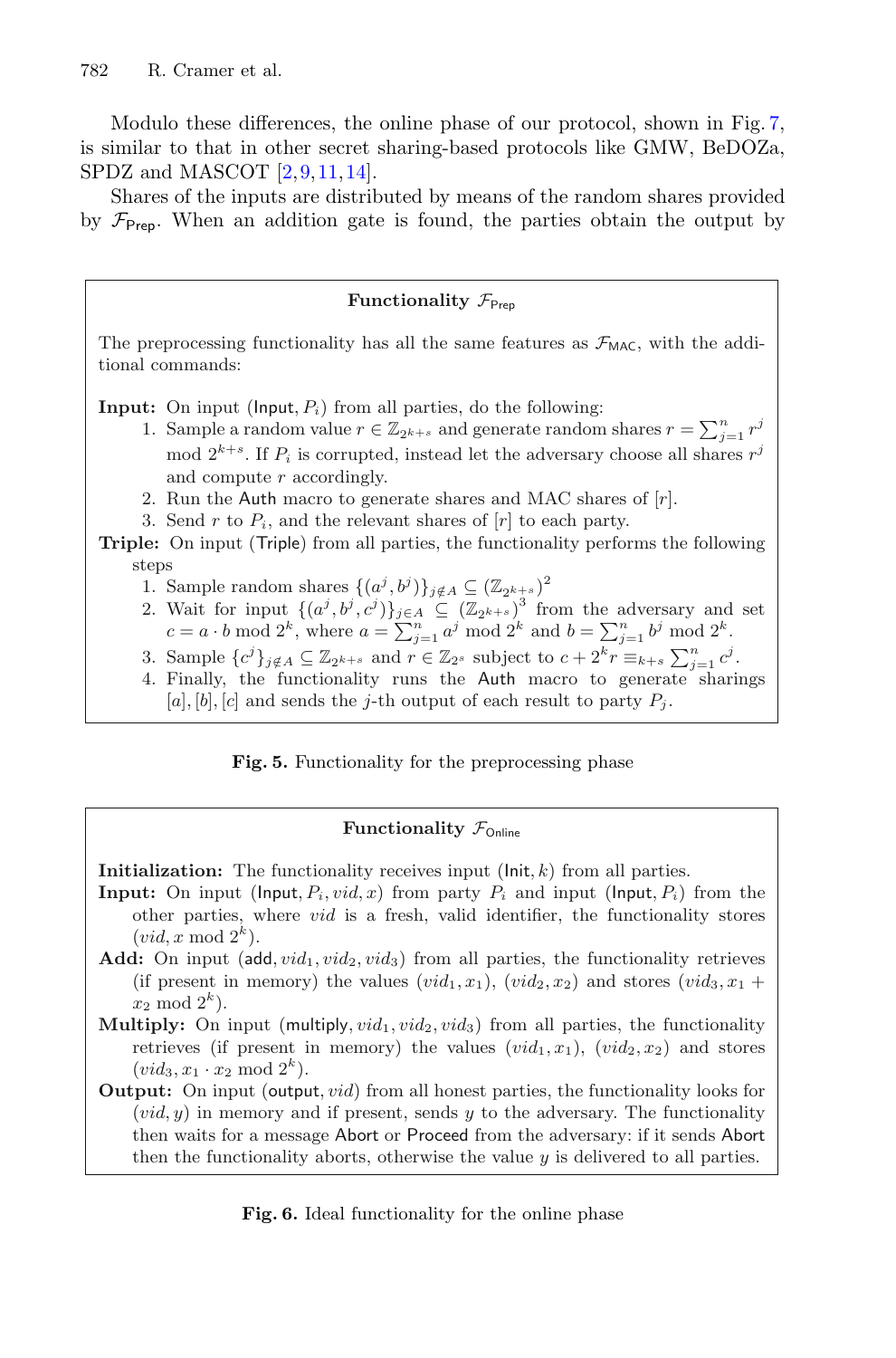#### **Protocol** ΠOnline

The protocol is parameterized by  $k$ , which specifies the word size on which the operations are to be performed, and a security parameter s.

**Initialize:** The parties call the functionality  $\mathcal{F}_{\text{Prep}}$  as follows:

- 1. On input (lnit) to get MAC key shares  $\alpha^{j} \in \mathbb{Z}_{2^{s}}$ .
- 2. On input (Input,  $P_i$ ) for all parties to obtain random sharings  $[r]$  where  $P_i$ learns  $r$ , for every input that  $P_i$  will provide.
- 3. On input (Triple) to get enough triples  $([a], [b], [c])$ .

**Input:** To share an input  $x^i$  held by  $P_i$ :

- 1.  $P_i$  broadcasts  $\epsilon = x^i r \mod 2^{k+s}$ , where [r] is the next unused input mask.
- 2. The parties compute  $[x^i] = [r] + \epsilon$ .

**Add:** To add two values [x] and [y] the parties compute locally  $[z]=[x]+[y]$ . **Multiply:** To multiply two values  $[x]$  and  $[y]$ :

- 1. Open  $[x] [a]$  as  $\epsilon$  and  $[y] [b]$  as  $\delta$  using the **Open** phase of BatchCheck, where  $([a], [b], [c])$  is the next unused triple.
- 2. Locally compute  $[x \cdot y] = [c] + \epsilon \cdot [b] + \delta \cdot [a] + \epsilon \cdot \delta$ .<br>**Output:** To output a value [y]:

To output a value [y]:

- 1. Call the procedure BatchCheck to check the MACs on the values that have been opened so far in multiplications.
- 2. If this does not abort, the parties open and check the MAC on  $[y]$  using the procedure SingleCheck from Section 3.1.

<span id="page-14-1"></span>

adding their shares locally. On the other hand, multiplication triples are used for the multiplication gates, where the fact that  $x \cdot y = c + \epsilon \cdot b + \delta \cdot a + \epsilon \cdot \delta$ for  $c = a \cdot b$ ,  $\epsilon = x - a$  and  $\delta = y - b$  allows us to evaluate multiplications as affine operations on x and y, once the values of  $\epsilon$  and  $\delta$  are known. Finally, after checking correctness of all the values opened in multiplications using the batch MAC checking procedure from Sect. [3,](#page-5-0) the values for the output wires are revealed  $(Fig. 6)$  $(Fig. 6)$ .

The proof of the following theorem is quite straightforward, given the analysis of the MACs in Sect. [3.](#page-5-0)

**Theorem 2.** *The protocol*  $\Pi_{\text{Online}}$  *implements*  $\mathcal{F}_{\text{Online}}$  *in the*  $\mathcal{F}_{\text{Prep}}$ *-hybrid model, with statistical security parameter* s*.*

# <span id="page-14-0"></span>**5 Preprocessing: Creating the MACs**

We now show how to authenticate additively shared values with the linear MAC scheme, realising the functionality  $\mathcal{F}_{MAC}$  from Sect. [3](#page-5-0) (Fig. [3\)](#page-7-0). Recall that after sampling shares of the MAC key  $\alpha \in \mathbb{Z}_{2^s}$ , the functionality takes as input secretshared values  $x \in \mathbb{Z}_{2^r}$ , and produces shares of the MAC  $x \cdot \alpha$  mod  $2^{\ell}$ . The input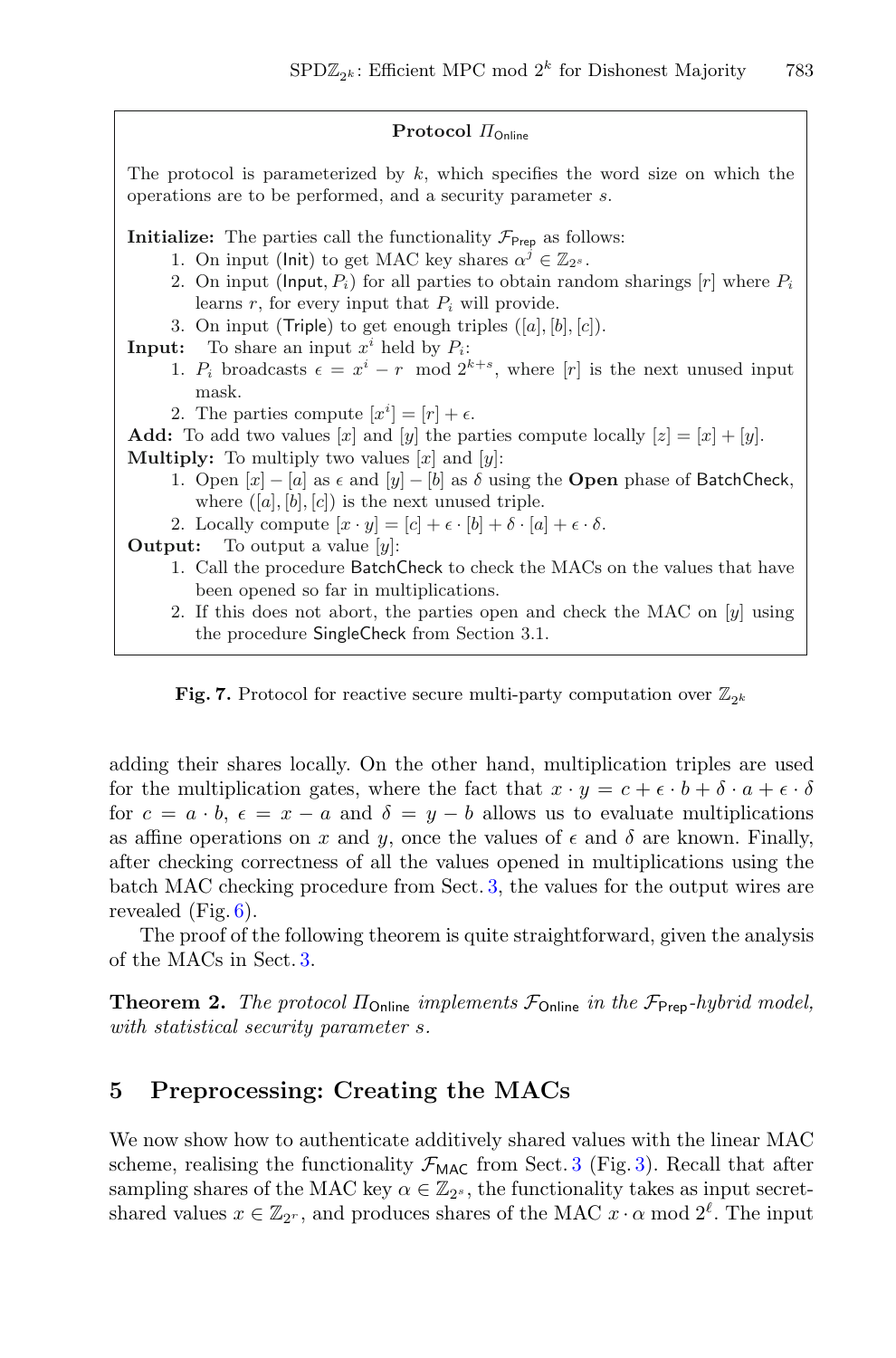and output widths r and  $\ell$  are parameters with  $\ell \geq r$ . In our protocol we actually require  $\ell > 2s$  and  $\ell > r + s$ , where s is the security parameter, but if these do not hold then we work with  $\ell' = \max(r + s, 2s)$  and reduce the outputs modulo  $2^{\ell}$ .

**Building block: vector oblivious linear function evaluation.** To create the MACs, we will use a functionality for random vector oblivious linear function evaluation (vector-OLE) over the integers modulo  $2^{\ell}$ . This is a protocol between two parties,  $P_A$  and  $P_B$ , that takes as input a fixed element  $\alpha \in \mathbb{Z}_{2^s}$  from party  $P_A$ , a vector *x* from party  $P_B$ , then samples a random vector  $\boldsymbol{b} \in \mathbb{Z}_{2^{\ell}}$  as output to  $P_B$ , and sends  $\boldsymbol{a} = \boldsymbol{b} + \alpha \cdot \boldsymbol{x} \mod 2^{\ell}$  to  $P_A$ . In the specification of our ideal functionality in Fig. [8,](#page-15-0)  $x$  is a vector of length  $t + 1$ , with the first t components from  $\mathbb{Z}_{2^r}$  and the final component from  $\mathbb{Z}_{2^\ell}$ . This is because our MAC generation protocol will create a batch of t MACs at once on r-bit elements, but to do this securely we also need to authenticate an additional random mask of  $\ell$  bits.

Notice that the functionality also allows a corrupted  $P_B$  to try to guess a subset of  $\mathbb{Z}_{2^s}$  in which  $\alpha$  lies, but if the guess is incorrect the protocol aborts. This is needed in order to efficiently implement  $\mathcal{F}_{\text{vOLE}}$  using oblivious transfer on correlated messages, based on existing oblivious transfer extension techniques.

# Functionality  $\mathcal{F}_{\text{vOLE}}^s$

**Initialize:** On receiving  $(sid, \text{Init}, \alpha)$  from  $P_A$ , where  $\alpha \in \mathbb{Z}_{2^s}$ , and  $(sid, \text{Init})$  from  $P_B$ , store  $\alpha$  and ignore any subsequent (sid, Init) messages.

**Vector-OLE:** On input  $(sid, \ell, r, t, x)$  from  $P_B$ , where  $x \in \mathbb{Z}_{2r}^t \times \mathbb{Z}_{2\ell}$ :

- 1. Sample  $\mathbf{b} \leftarrow_R \mathbb{Z}_{2^{\ell}}^{t+1}$ . If  $P_B$  is corrupted, instead receive  $\mathbf{b}$  from A.
- 2. Compute  $\mathbf{a} = \mathbf{b} + \alpha \cdot \mathbf{x} \mod 2^{\ell}$
- 3. If  $P_A$  is corrupted, receive  $\boldsymbol{a} \in \mathbb{Z}_{2^{\ell}}^t$  from A and recompute  $\boldsymbol{b} = \boldsymbol{a} \alpha \cdot \boldsymbol{x}$ .
- 4. If  $P_B$  is corrupted, wait for A to input a message (guess, S), where S efficiently describes a subset of  $\{0,1\}^s$ . If  $\alpha \in S$  then send (success) to A. Otherwise, send  $\perp$  to both parties and terminate.
- 5. Output  $\boldsymbol{a}$  to  $P_A$  and  $\boldsymbol{b}$  to  $P_B$ .

<span id="page-15-0"></span>**Fig. 8.** Random vector oblivious linear function evaluation functionality over  $\mathbb{Z}_{2^{k+s}}$ 

**MAC generation protocol.** Each party samples a random MAC key share  $\alpha^i$ , and uses this to initialize an instance of  $\mathcal{F}_{\text{vOLE}}$  with every other party. On input a vector of additive secret shares  $\boldsymbol{x}^i = (x_1^i, \ldots, x_t^i)$  from every  $P_i$ , each party samples a random  $\ell'$ -bit mask  $x_{t+1}^i$ , and then uses  $\mathcal{F}_{\text{vOLE}}$  to compute two-party secret-sharings of the products  $\alpha^i \cdot (\boldsymbol{x}^j || x_{t+1}^j)$  for all  $j \neq i$ . Each party can then obtain a share of the MACs  $\alpha \cdot x$  (where  $\alpha = \sum \alpha^i$  and  $\boldsymbol{x} = \sum \boldsymbol{x}^i$ ), by adding up all the two-party sharings together with the product  $\alpha^i \cdot \mathbf{x}^i$ .

So far, the protocol is only passively secure, since there is nothing to prevent a corrupt  $P_i$  from using inconsistent values of  $\alpha^j$  or  $x^j$  with two different honest parties, so the corrupt parties' inputs may not be well-defined. To prevent this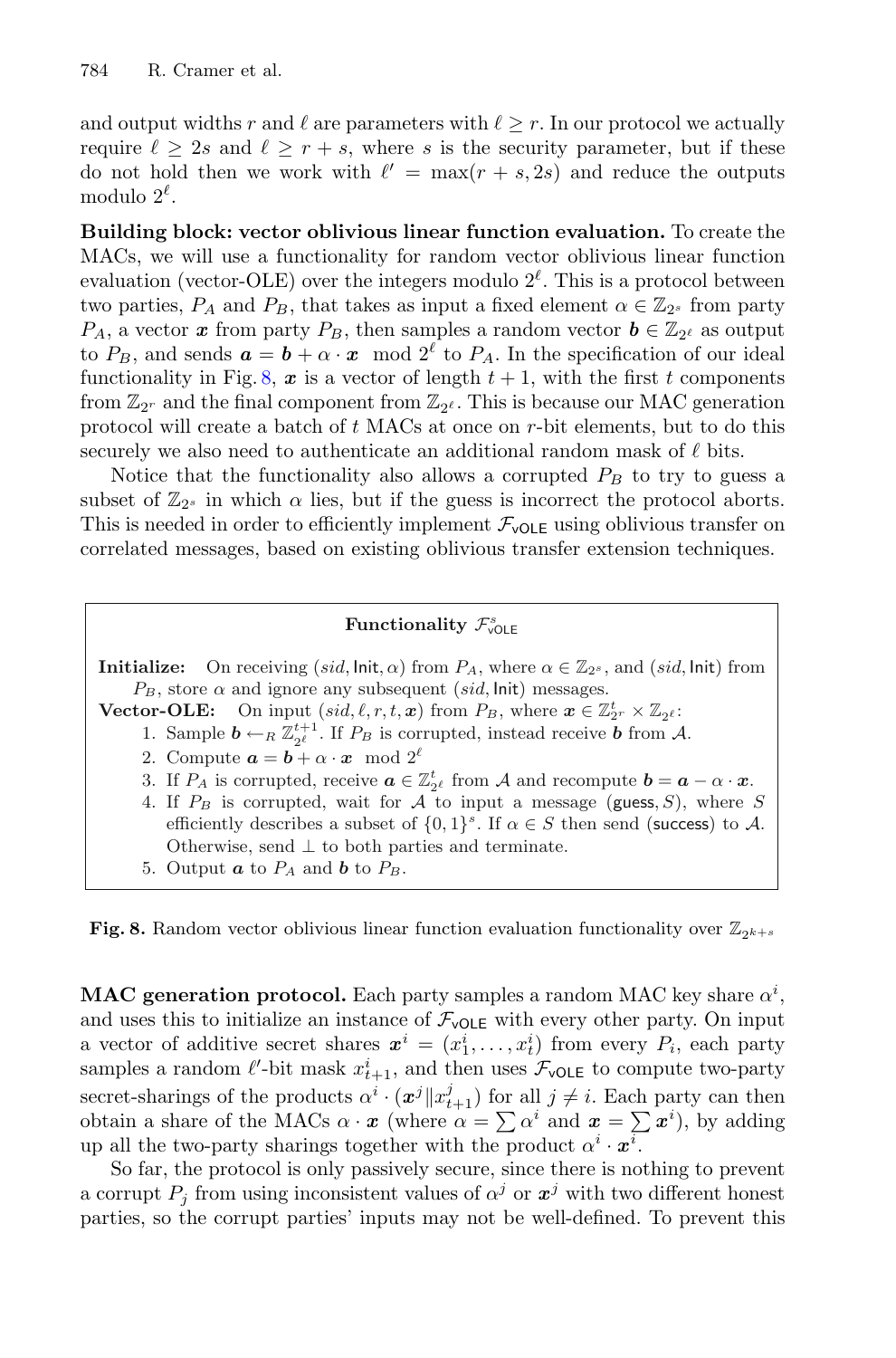issue, and ensure that in the security proof the simulator can correctly extract the adversary's inputs, we add a consistency check in steps 6–11: this challenges the parties to open a random linear combination of all authenticated values. This is where we need the additional random mask  $x_{t+1}$ , to prevent any leakage on the parties inputs from opening this linear combination. The check does not rule out *all* possible deviations in the protocol, however, in what follows we show that it ensures that the *sum* of all the errors directed towards any given honest party is zero, so these errors all cancel out. Intuitively, this suffices to realise  $\mathcal{F}_{MAC}$ because the functionality only adds a MAC to the sum of all parties' inputs, and not the individual shares themselves (Fig. [9\)](#page-16-0).

### **Protocol** ΠAuth

**Initialize:** Each party  $P_i$  samples a MAC key share  $\alpha^i \leftarrow_R \mathbb{Z}_{2^s}$ . Every pair of parties  $(P_i, P_j)$  initializes an instance of  $\mathcal{F}_{\text{vOLE}}$ , where  $P_i$  inputs  $\alpha_i$ .

**Authentication:** To authenticate the values  $\mathbf{x} = (x_1, \ldots, x_t)$  over  $\mathbb{Z}_{2^{\ell}}$ , where each party  $P_j$  inputs an additive share  $\mathbf{x}^j \in \mathbb{Z}_2^t$ .

- 1. Let  $\ell' = \max(\ell, r + s, 2s)$ .
- 2. Each party  $P_j$  samples a random mask  $x_{t+1}^j \leftarrow_R \mathbb{Z}_{2^{\ell'}}$  and defines  $\tilde{x}^j :=$  $(\boldsymbol{x}^j, x_{t+1}^j) \in \mathbb{Z}_{2^r}^t \times \mathbb{Z}_{2^{\ell'}}.$
- 3. Every pair  $(P_i, P_j)$  (for  $i \neq j$ ) calls their  $\mathcal{F}_{\text{vOLE}}$  instance with input  $(\ell', r, t, \tilde{\boldsymbol{x}}^j)$  from  $P_j$ .
- 4.  $P_j$  receives  $\boldsymbol{b}^{j,i}$  and  $P_i$  receives  $\boldsymbol{a}^{i,j}$ , such that  $\boldsymbol{a}^{i,j} = \boldsymbol{b}^{j,i} + \alpha^i \cdot \widetilde{\boldsymbol{x}}^j \mod 2^{\ell'}.$
- 5. For  $h = 1, \ldots, t + 1$ , each party  $P_i$  defines the MAC share

$$
m_h^j = \alpha^j \cdot x_h^j + \sum_{i \neq j} (\boldsymbol{a}^{j,i} - \boldsymbol{b}^{j,i})[h] \mod 2^{\ell'}
$$

*Consistency check:*

- 6. Sample  $\chi_1, \ldots, \chi_t \leftarrow_R \mathbb{Z}_2^t$  using  $\mathcal{F}_{\text{Rand}}$ .
- 7. Each party  $P_j$  computes and broadcasts  $\hat{x}^j = \sum_{i=1}^t x_i^j \cdot \chi_i + x_{t+1}^j \mod 2^{\ell'}$ .
- 8. Each party  $P_j$  defines  $\hat{m}^j = \sum_{h=1}^t m_h^j \cdot \chi_h + m_{t+1}^j \mod 2^{\ell'}$  and  $\hat{x} = \sum_i \hat{x}^i$ .
- 9. Each party  $P_j$  commits to and then opens  $z^j = \hat{m}^j \hat{x} \cdot \alpha^j \mod 2^{\ell'}$ .
- 10. All parties check that  $\sum_i z^i = 0 \mod 2^{\ell'}$  and abort if the check fails.
- 11. Each party  $P_j$  outputs the MAC shares  $m_1^j, \ldots, m_t^j \mod 2^{\ell}$ .

<span id="page-16-0"></span>**Fig. 9.** Protocol for authenticating secret-shared values

### **5.1 Security**

We now analyse the consistency check of the MAC creation protocol. There are two main types of deviations that a corrupt  $P_i$  can perform, namely (1) Input inconsistent values of  $\alpha^{j}$  to the initialization phase of  $\mathcal{F}_{\text{vOLE}}$  with different honest parties, and (2) Input inconsistent shares  $x<sup>j</sup>$  in the authentication stage.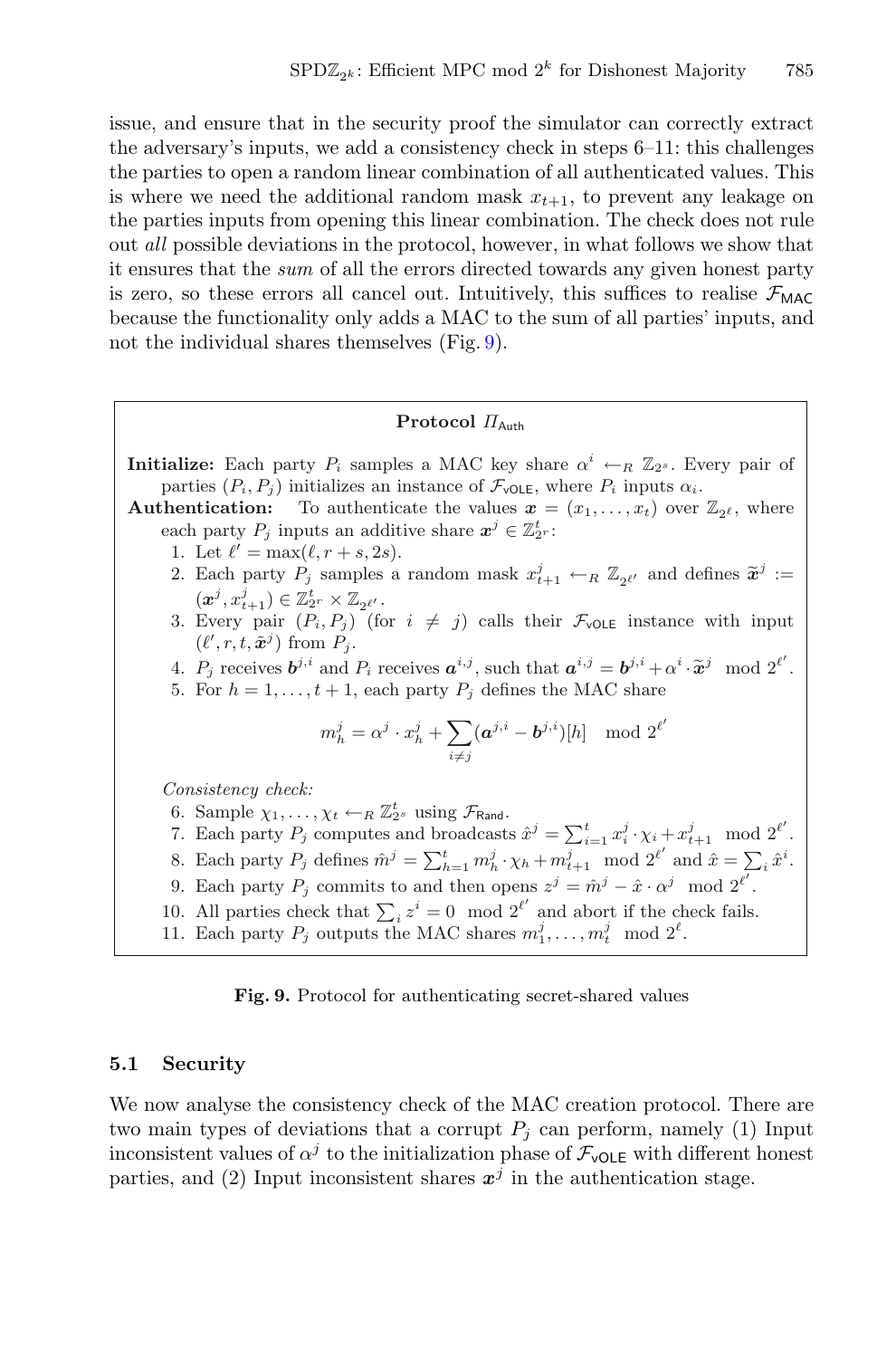For both types of errors, we define the *correct* values  $\alpha^{j}$ ,  $\alpha^{j}$  to be those used in the  $\mathcal{F}_{\text{vOLE}}$  instance with an arbitrary, fixed honest party, say  $P_{i0}$ . We then define the errors

$$
\gamma^{j,i} = \alpha^{j,i} - \alpha^j \quad \text{and} \quad \delta^{j,i} = \boldsymbol{x}^{j,i} - \boldsymbol{x}^j,
$$

for each  $j \in A$  and  $i \notin A$ . For an honest party  $P_i$ , we also define  $\alpha^{i,j}$ ,  $\alpha^{i,j}$  to be equal to  $\alpha^i$ ,  $\boldsymbol{x}^i$  for all  $j \neq i$ .

In Claims [2](#page-18-0) and [3](#page-18-1) below we will show that, if the consistency check passes, then with overwhelming probability the *sum* of all corrupted parties' values is well-defined. That is, the values  $\sum_{j\in A} \alpha^j$  and  $\sum_{j\in A} x^j$  would be exactly same even if they were defined using the inputs from  $P_i$  with a *different* honest party  $P_{i_1} \neq P_{i_0}$ . Since the MACs are computed based only on the sum of the MAC key shares and input shares, this suffices to prove security of the protocol.

Suppose that the corrupted parties compute the MAC shares  $m<sup>j</sup>$  as an honest  $P_j$  would, using the values  $\alpha^j, x^j$  we defined above, as well as the values  $a^{j,i}, b^{j,i}$ sent to  $\mathcal{F}_{\text{vOLE}}$ . Note that even though a corrupt  $P_j$  need not do this, any deviation here can be modelled by an additive error in the commitment to  $z^{j}$  in step 9, so we do not lose any generality.

The sum of the vector of MAC shares on *x* is then given by

$$
\sum_{i} m^{i} = \sum_{i} \alpha^{i} \cdot x^{i} + \sum_{i} \sum_{j \neq i} (a^{i,j} - b^{j,i})
$$
\n
$$
= \sum_{i} \alpha^{i} \cdot x^{i} + \sum_{i} \sum_{j \neq i} \alpha^{i,j} \cdot x^{j,i})
$$
\n
$$
= \alpha \cdot x + \sum_{i \notin A} x^{i} \cdot \sum_{\substack{j \in A \\ j \in A}} \gamma^{j,i} + \sum_{i \notin A} \alpha_{i} \cdot \sum_{\substack{j \in A \\ j \in A}} \delta^{j,i}
$$

After taking random linear combinations with the vector  $\boldsymbol{\chi} = (\chi_1, \ldots, \chi_t)$  to compute the MAC on  $\hat{x}$ , these MAC shares satisfy

<span id="page-17-0"></span>
$$
\sum_{i} \hat{m}^{i} = \alpha \cdot \hat{x} + \sum_{i \notin A} (\langle x^{i}, \chi \rangle + x_{t+1}^{i}) \cdot \gamma^{i} + \sum_{i \notin A} \alpha^{i} \cdot \langle \delta^{j}, \chi \rangle \tag{1}
$$

To pass the consistency check, the adversary must first open the random linear combination  $\hat{x}$  to some (possibly incorrect) value, say  $\hat{x} + \varepsilon$ , in step 7. Then they must come up with an error  $\varDelta\in\mathbb{Z}_{2^{\ell'}}$  such that

$$
0 \equiv_{\ell'} \sum_{i} z^{i} + \Delta
$$

$$
\equiv_{\ell'} \sum_{i} (m^{i} - (\hat{x} + \varepsilon) \cdot \alpha^{i}) + \Delta
$$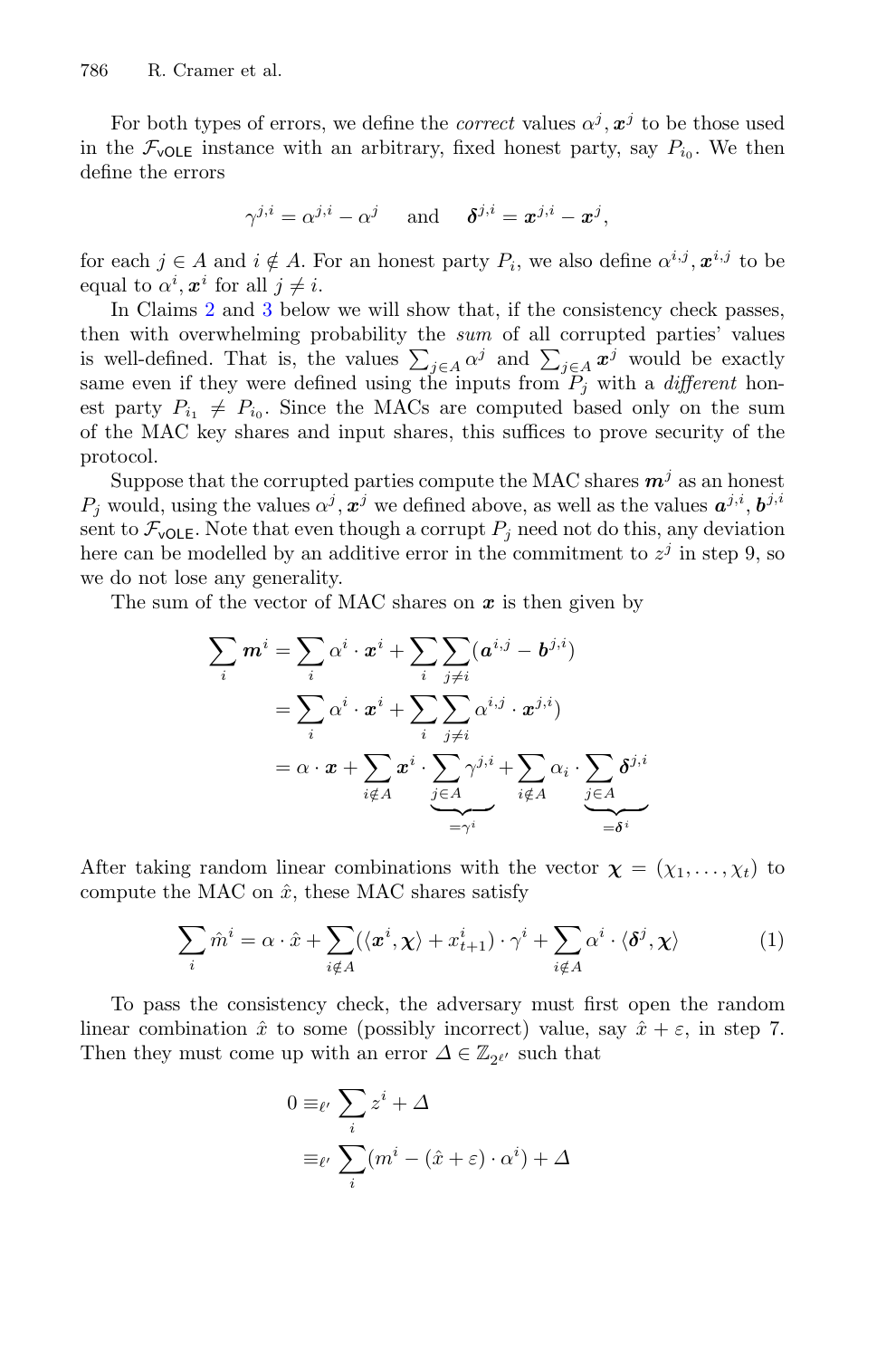$$
\Leftrightarrow -\Delta \equiv_{\ell'} \sum_{i} m^{i} - (\hat{x} + \varepsilon) \cdot \alpha
$$

$$
\equiv_{\ell'} \alpha \cdot \varepsilon + \sum_{i \notin A} (\langle x^{i}, \chi \rangle + x^{i}_{t+1}) \cdot \gamma^{i} + \sum_{i \notin A} \alpha^{i} \cdot \langle \delta^{j}, \chi \rangle
$$

$$
-\Delta - \sum_{j \in A} \alpha^{j} \cdot \varepsilon \equiv_{\ell'} \sum_{i \notin A} u^{i} \cdot \gamma^{i} + \sum_{i \notin A} \alpha^{i} \cdot (\langle \delta^{j}, \chi \rangle + \delta^{j}_{t+1} + \varepsilon)
$$

where the last two congruences come from substituting [\(1\)](#page-17-0) and moving information known by the adversary to the left-hand side.

When proving the two claims below we assume that the adversary does not send any (guess) messages to  $\mathcal{F}_{\text{vOLE}}$ . Similarly to the proof of Theorem [1,](#page-9-1) these can easily be extended to handle this case.

<span id="page-18-0"></span>**Claim 2.** *If at least one*  $\gamma^{i} \neq 0$  *then the probability of passing the check is no more than*  $2^{-s + \log n}$ .

*Proof.* Let i be an index for where  $\gamma^i \neq 0$ . Recall that  $\gamma^i = \sum_{j \notin A} \gamma^{j,i}$ , where each  $\gamma^{j,i} < 2^s$ , therefore  $\gamma^i < 2^{s+\log n}$ . Note that the distribution of  $u^i$  is uniform in  $\mathbb{Z}_{2^{\ell'}}$  and independent of all other terms, due to the extra mask  $x_{t+1}^i$ , so we can write  $u^i \cdot \gamma^i \equiv_{\ell'} \Delta'$ , for some  $\Delta'$  that is independent of  $u^i$ . Dividing by  $2^v$ , the largest power of two dividing  $\gamma^i$ , we get

$$
u^{i} \cdot \frac{\gamma^{i}}{2^{v}} \equiv_{\ell'-v} \frac{\Delta'}{2^{v}}
$$

$$
u^{i} \equiv_{\ell'-v} \frac{\Delta'}{2^{v}} \cdot \left(\frac{\gamma^{i}}{2^{v}}\right)^{-1}
$$

Since  $v < s + \log n$ , this holds with probability at most  $2^{-\ell' + s + \log n} \leq 2^{-s + \log n}$ since  $\ell' \geq 2s$ .

<span id="page-18-1"></span>**Claim 3.** Suppose  $\gamma^{i} = 0$  for all  $i \notin A$ , and  $\delta^{j}$  is non-zero modulo  $2^{k}$  in at least *one component for some* j*. Then, the probability of passing the check is no more*  $than \ 2^{-s + \log(\ell' - r + 1)}$ .

*Proof.* Pick an honest party, say  $P_{i_0}$ , and similarly to the previous claim, we can write the equivalence as

$$
\alpha_{i_0} \cdot (\langle \delta^i, \chi \rangle + \delta^i_{t+1} + \varepsilon) \equiv_{\ell'} \Delta'
$$

for some  $\Delta'$  that is independent of the honest party's MAC key share  $\alpha_{i_0}$ . We can then apply Lemma [1](#page-10-0) with  $r = r, m = s, \ell = \ell'$  and  $\delta_0 = \delta_{t+1}^i + \varepsilon$  to obtain the bound  $2^{-\ell' + r + \log(\ell' - r + 1)}$ , which proves the claim since  $\ell' \ge r + s$ .

The above two claims show that, except with negligible probability in  $s$  and  $r$ , the sum of all errors directed towards any given honest party is zero, so all errors introduced by corrupt parties cancel out and the outputs form a correct MAC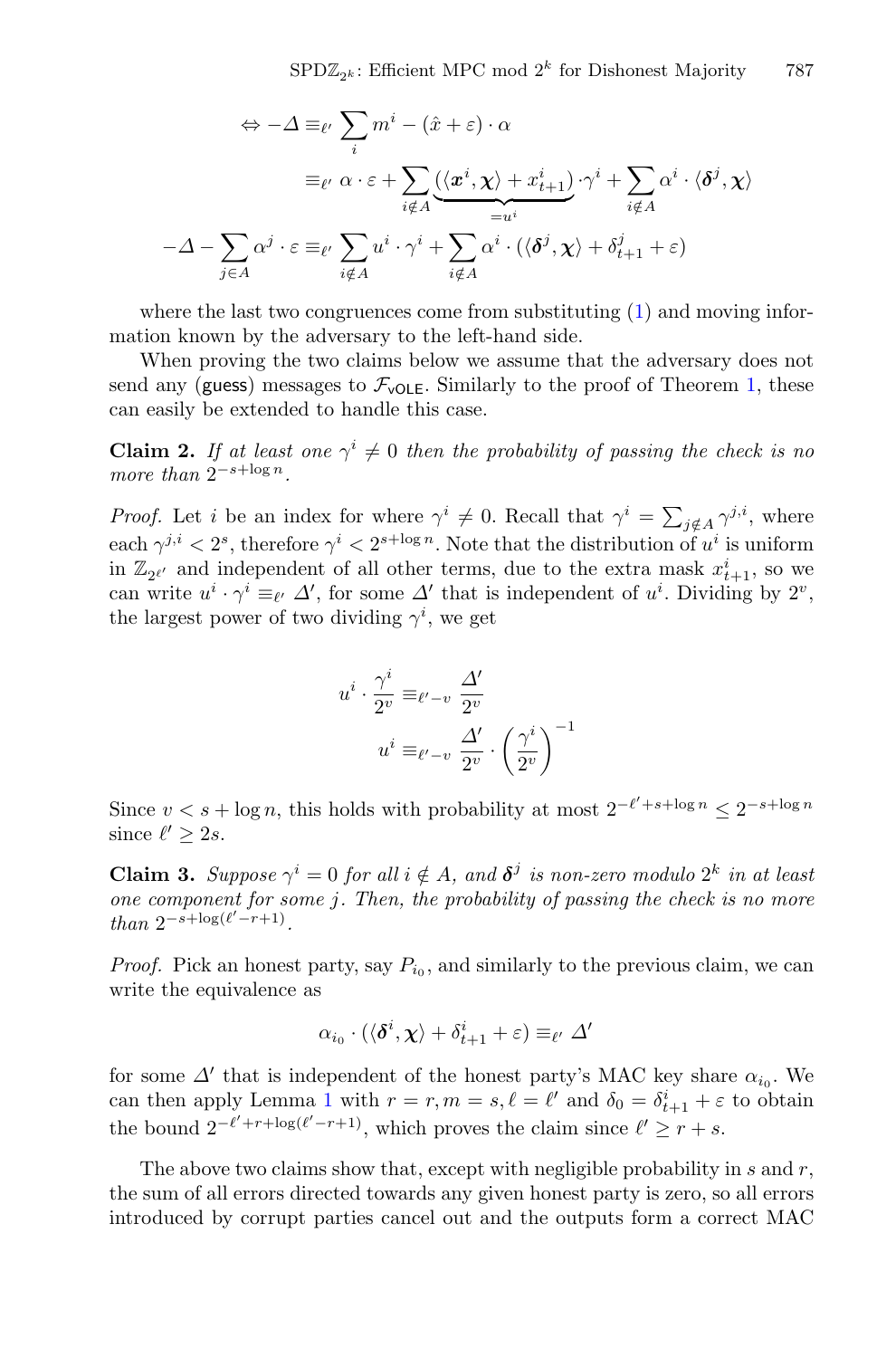on the underlying shared value. In particular, for the security proof, this implies that in the ideal world the MAC shares seen by the environment (including those of honest parties') are identically distributed to the MAC shares output in the real world.

We have the following theorem.

**Theorem 3.** *The protocol*  $\Pi_{\text{Auth}}$  *securely realises*  $\mathcal{F}_{\text{MAC}}$  *in the*  $(\mathcal{F}_{\text{VOLE}}, \mathcal{F}_{\text{Rand}})$ *hybrid model.*

# <span id="page-19-0"></span>**6 Preprocessing: Creating Multiplication Triples**

In this section we focus on developing a protocol that implements the Triple command in the preprocessing functionality. More precisely, let  $\mathcal{F}_{\text{Triple}}$  be the functionality that has the same features as  $\mathcal{F}_{\text{Prep}}$  (Fig. [5\)](#page-13-0), but without the **Input** command. Our protocol, described in Fig. [10,](#page-20-0) implements the functionality  $\mathcal{F}_{\text{Triple}}$ in the  $(\mathcal{F}_{\text{ROT}}, \mathcal{F}_{\text{MAC}}, \mathcal{F}_{\text{Rand}})$ -hybrid model (Fig. [11\)](#page-21-0).

The protocol itself is very similar to the one used in MASCOT [\[14](#page-29-0)], with several changes introduced in order to cope with the fact that our ring  $\mathbb{Z}_{2^k}$  has non-invertible elements. Most of these changes involve taking the coefficients of random linear combinations in a different ring  $\mathbb{Z}_{2^s}$ , which is useful to argue that certain equations of the form  $r \cdot a \equiv_{k+s} b$  are satisfied with low probability. This can be seen for example in the sacrifice step, where the random value  $t$  is chosen to have at least s random bits, instead of k. Additionally, in our protocol (like in MASCOT) random linear combinations must be used to extract randomness from partially leaked values  $a_1, \ldots, a_t$ , which still have reasonably high entropy. In order to use the Leftover Hash Lemma in this context one needs to make sure that taking random linear combinations yields a universal hash function. However, in contrast to the field case it is not true in general that the function  $r_1 \cdot a_1 + \cdots + r_t \cdot a_t$  mod  $2^k$  is universal, unless we make some assumptions about the set the values  $a_i$  are picked from. In the case of our protocol, we force the  $a_i$  to be  $-1, 0$  or 1. With this additional condition it can be shown that the function above is universal.

The **Multiply** phase generates shares  $\{(\boldsymbol{a}^i, b^i, \boldsymbol{c}^i)\}_{i=1}^n$  such that  $P_i$  has  $(a^i, b^i, c^i)$ , where  $a^i$  is a vector of bits,  $b^i$  is a random element of  $\mathbb{Z}_{2^{k+s}}$  and  $c^i$  is a vector of random elements of  $\mathbb{Z}_{2^{k+s}}$ . These values satisfy  $c = a \cdot b$ , where  $c = \sum_{i=1}^{n} c^{i} \mod 2^{k+s}, a = \sum_{i=1}^{n} a^{i} \mod 2^{k+s}$  and  $b = \sum_{i=1}^{n} b^{i} \mod 2^{k+s}$ . This is achieved by letting the parties choose their shares on *a* and b, and using oblivious transfer to compute the cross products  $a^i \cdot b^j$ . However, this is not a fully functional multiplication triple yet as it might not satisfy the right multiplicative relation (besides other technical issues like *a* being a short vector, and not a value in  $\mathbb{Z}_{2^{k+s}}$ ). To check that the triple is correct, the **Sacrifice** phase uses another triple to check correctness. As the name suggests, one triple is "sacrificed" (i.e. opened) so that we can check correctness of the other while keeping it secret.

On the other hand, we must also ensure that the triple looks random to all parties. As we will see shortly in the proof of Theorem [4,](#page-21-1) if the triple is correct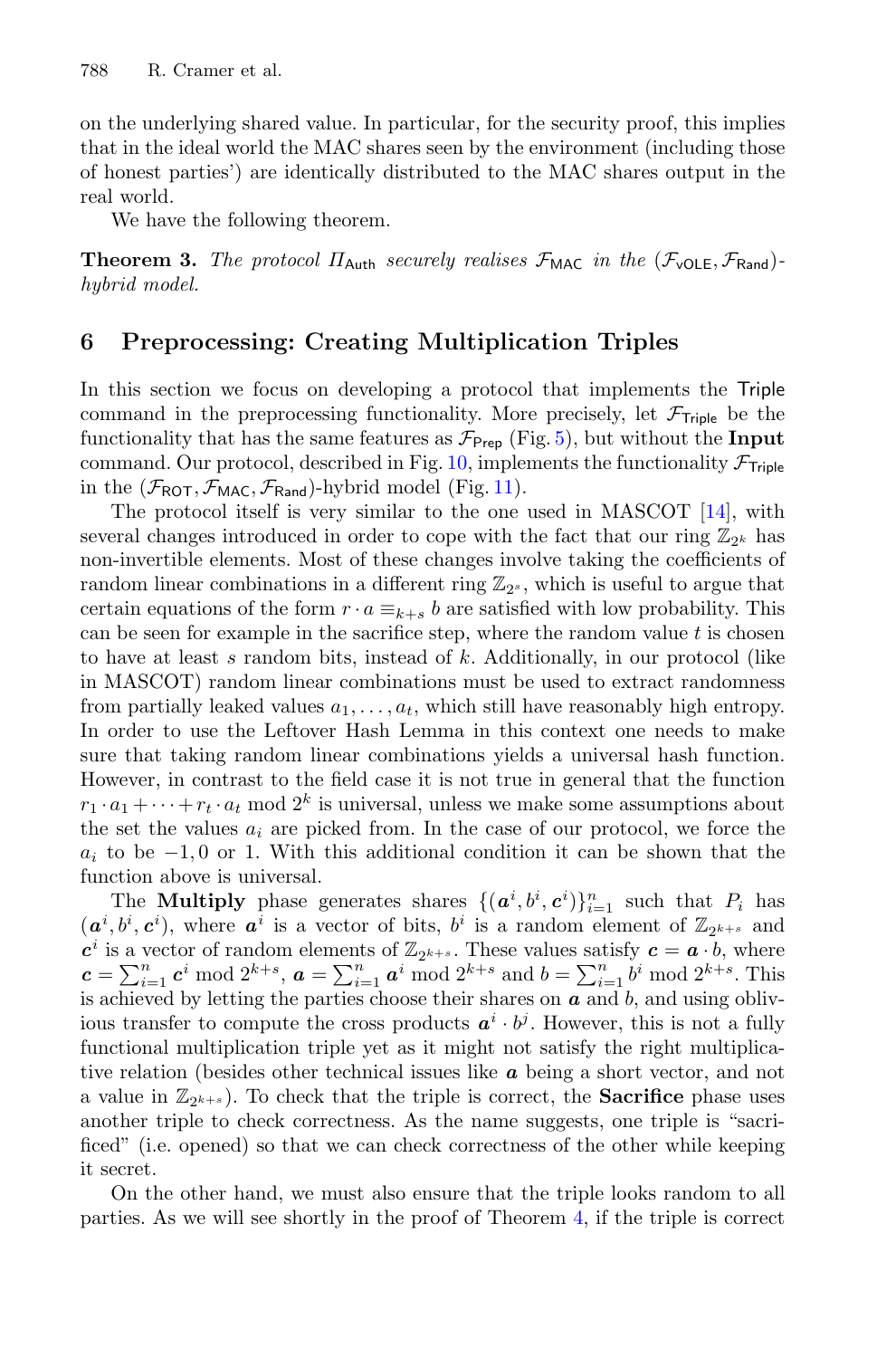### **Protocol** Π<sub>Triple</sub>

The integer parameter  $\tau = 4s + 2k$  specifies the size of the input triple used to generate each output triple.

#### **Multiply:**

- 1. Each party  $P_i$  samples  $\boldsymbol{a}^i = (a_1^i, \ldots, a_\tau^i) \leftarrow_R (\mathbb{Z}_2)^\tau, b^i \leftarrow_R \mathbb{Z}_{2^{k+s}}$
- 2. Every ordered pair of parties  $(P_i, P_j)$  does the following:
	- (a) Both parties call  $\mathcal{F}_{\text{NOT}}^{\tau}$  with  $P_i$  as the receiver and  $P_j$  as the sender.  $P_i$ inputs the bits  $(a_1^i, \ldots, a_\tau^i) \in (\mathbb{Z}_2)^\tau$ .
	- (b)  $P_j$  receives  $q_{0,h}^{j,i}, q_{1,h}^{j,i} \in \mathbb{Z}_{2^{k+s}}$  and  $P_i$  receives  $s_h^{i,j} = q_{a_h^i,h}^{j,i}$  for  $h =$  $1,\ldots,\tau$ .
	- (c)  $P_j$  sends  $d_h^{j,i} = q_{0,h}^{j,i} q_{1,h}^{j,i} + b^j \mod 2^{k+s}$ , for  $h = 1, ..., \tau$ .

(d) 
$$
P_i
$$
 sets  $t_h^{i,j} = s_h^{i,j} + a_h^i \cdot d_j^{j,i}$  mod  $2^{k+s}$  for  $h = 1, \ldots, \tau$ . In particular

$$
t_h^{i,j} \equiv_{k+s} s_h^{i,j} + a_h^i \cdot d_j^{j,i}
$$
  
\n
$$
\equiv_{k+s} q_{a_h^i,h}^{j,i} + a_h^i \cdot \left( q_{0,h}^{j,i} - q_{1,h}^{j,i} + b^j \right)
$$
  
\n
$$
\equiv_{k+s} q_{0,h}^{j,i} + a_h^i b^j.
$$

Therefore, the following equation holds modulo  $2^{k+s}$  on each entry

| $\iota^i$<br>٠<br>$\iota^{\imath,\jmath}$ | $\sigma^{J,1}$<br>∠<br>υ, | ьĴ | $\overline{a}$<br>$a_2$<br>$a_{\tau}$ |
|-------------------------------------------|---------------------------|----|---------------------------------------|
|-------------------------------------------|---------------------------|----|---------------------------------------|

(e)  $P_i$  sets  $\mathbf{c}_{i,j}^i = (t_1^{i,j}, t_2^{i,j}, \dots, t_\tau^{i,j}) \in (\mathbb{Z}_{2^{k+s}})^{\tau}.$ 

- (f)  $P_j$  sets  $\boldsymbol{c}_{i,j}^j = -\left(q_{0,1}^{j,i}, q_{0,2}^{j,i}, \ldots, q_{0,\tau}^{j,i}\right) \in (\mathbb{Z}_{2^{k+s}})^{\tau}$ .
- (g) The following congruence holds

$$
\boldsymbol{c}_{i,j}^i+\boldsymbol{c}_{i,j}^j\equiv_{k+s}\boldsymbol{a}^i\cdot b^j,
$$

where the modulo congruence is component-wise.

3. Each party  $P_i$  computes:

$$
\boldsymbol{c}^i = \boldsymbol{a}^i\cdot b^i + \sum_{j\neq i} (\boldsymbol{c}^i_{i,j} + \boldsymbol{c}^i_{j,i}) \mod 2^{k+s}
$$

#### <span id="page-20-0"></span>**Fig. 10.** Triple generation protocol

this will reveal some partial information about the honest parties' shares to the adversary. This means that the adversary can guess a particular bit of these shares, which would allow him to distinguish in the simulation. This issue is addressed by the step **Combine**, which takes place before the Sacrifice step. Here the parties take a random linear combination of *a*. Now, in order to pass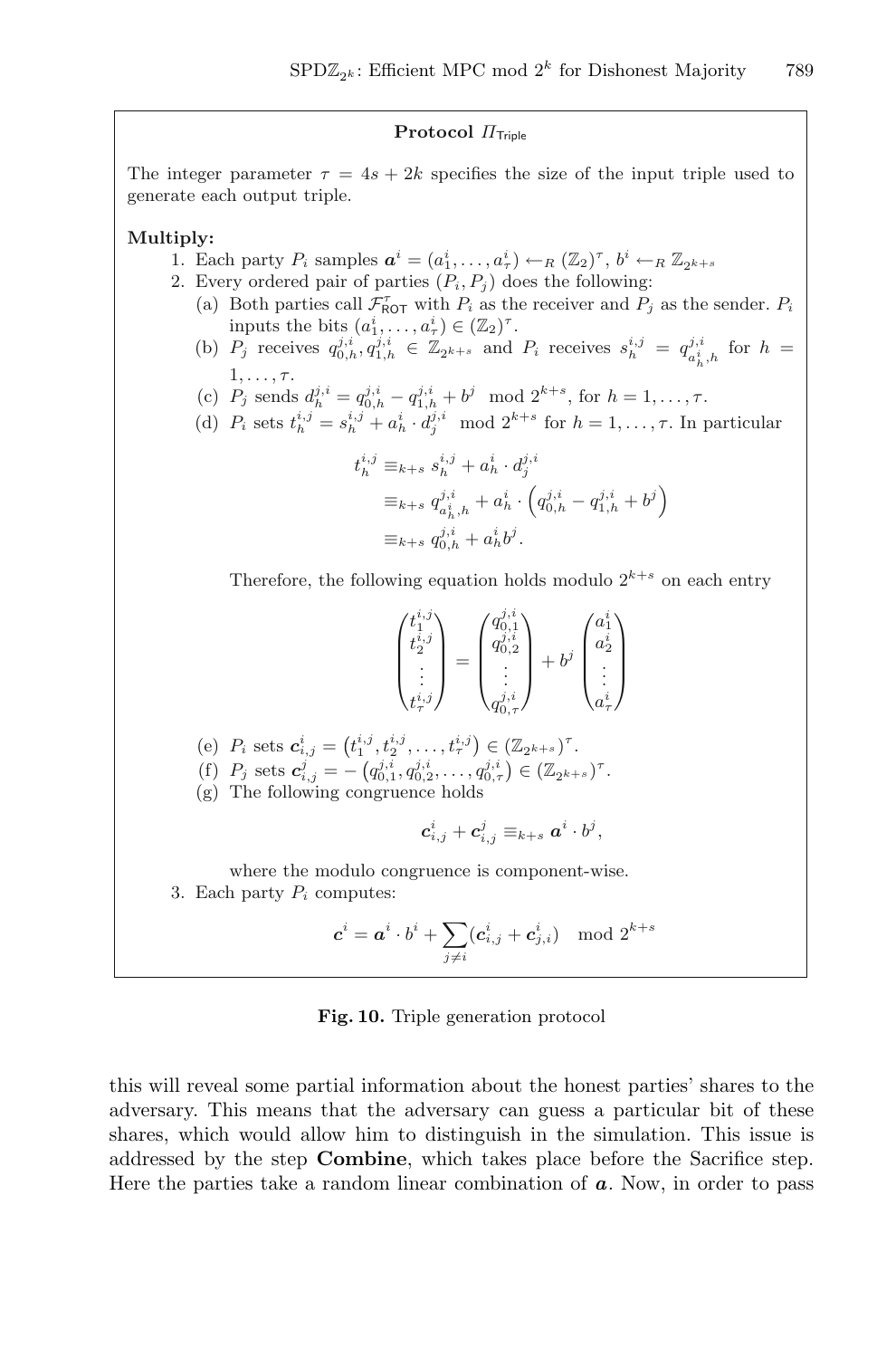#### **Protocol**  $\Pi$ <sub>Triple</sub> (continuation)

#### **Combine:**

- 1. Sample  $\boldsymbol{r}, \hat{\boldsymbol{r}} \leftarrow_R \mathcal{F}_{\text{Rand}}((\mathbb{Z}_{2^{k+s}})^{\tau}).$
- 2. Each party  $P_i$  sets

$$
a^{i} = \sum_{h=1}^{\tau} r_{h} a^{i}[h] \mod 2^{k+s}, \qquad c^{i} = \sum_{h=1}^{\tau} r_{h} c^{i}[h] \mod 2^{k+s} \qquad \text{and}
$$

$$
\hat{a}^{i} = \sum_{h=1}^{\tau} \hat{r}_{h} a^{i}[h] \mod 2^{k+s}, \qquad \hat{c}^{i} = \sum_{h=1}^{\tau} \hat{r}_{h} c^{i}[h] \mod 2^{k+s}
$$

**Authenticate:** Each party  $P_i$  runs  $\mathcal{F}_{MAC}$  on their shares to obtain authenticated shares [a], [b], [c], [â], [ĉ].

- **Sacrifice:** Check correctness of the triple  $([a], [b], [c])$  by sacrificing  $[\hat{a}], [\hat{c}]$ .
	- 1. Sample  $t := \mathcal{F}_{\text{Rand}}(\mathbb{Z}_{2^s}).$
	- 2. Execute the procedure AffineComb to compute  $[\rho] = t \cdot [a] [\hat{a}]$
	- 3. Execute the procedure BatchCheck on  $[\rho]$  to obtain  $\rho$ .
	- 4. Execute the procedure AffineComb to compute  $[\sigma] = t \cdot [c] [\hat{c}] [b] \cdot \rho$ .
	- 5. Run BatchCheck on  $[\sigma]$  to obtain  $\sigma$ , and abort if this value is not zero modulo  $2^{k+s}$ .

**Output:** Generate using  $\mathcal{F}_{MAC}$  a random value  $[r]$  with  $r \in \mathbb{Z}_{2^s}$ . Output  $([a], [b], [c + 2<sup>k</sup> r])$  as a valid triple.

<span id="page-21-0"></span>**Fig. 11.** Triple generation protocol (continuation)

the check, the adversary has to guess a random combination of the bits of *a*, which is much harder.

At this point a triple  $([a], [b], [c])$  has been created, with  $c \equiv_k a \cdot b$ . However, the s most significant bits of  $c$  have some information that could allow the adversary to guess the shares of a of the honest parties. Moreover, correctness of the triple is only required modulo  $2^k$ , as this is the modulus in the circuit the parties want to compute. Therefore, in order to mitigate this issue the parties use a random authenticated mask to hide the s most significant bits of c. This mask is very similar to the one used in the procedure SingleCheck from Sect. [3.1.](#page-6-1) In fact, in an actual implementation we could ignore the mask on the triples, as these will be masked before opening in the MAC checking procedures. However, if we wish to apply the Composition Theorem to our final protocol, each subprotocol must be UC secure by itself, regardless of any further composition.

<span id="page-21-1"></span>Now we proceed with the main theorem of the section, which states the security of the protocol in Fig. [10.](#page-20-0)

**Theorem 4.** If  $\tau \geq 4k + 2s$ , then the protocol  $\Pi_{\text{Triple}}$  (Fig. [10\)](#page-20-0) securely *implements* <sup>F</sup>Triple *in the* (FROT, <sup>F</sup>MAC, <sup>F</sup>Rand)*-hybrid model, with statistical security parameter* k*.*

*Proof.* Let  $\mathcal Z$  be an environment, which we also refer to as adversary, corrupting a set A of at most  $n-1$  parties. We construct a simulator S that has access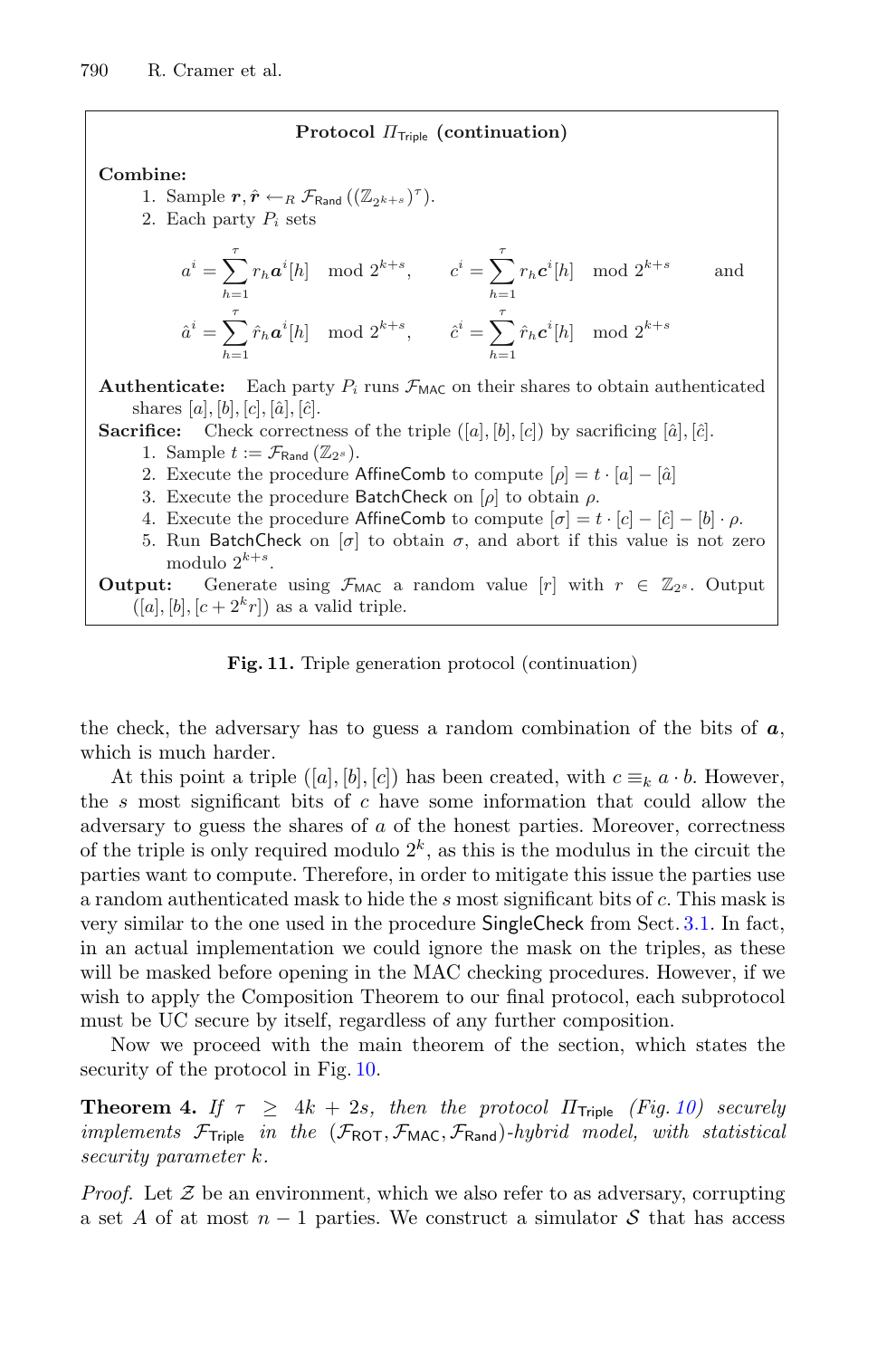to the ideal functionality  $\mathcal{F}_{\text{Triple}}$  and interacts with  $\mathcal Z$  in such a way that the real interaction and the simulated interaction are indistinguishable to Z. Our simulator  $S$  proceeds as follows:

**Simulating the Multiply phase.** The simulator emulates the functionality  $\mathcal{F}_{\text{ROT}}^{\tau}$  and sends  $q_{0,h}^{j,i}, q_{1,h}^{j,i} \in \mathbb{Z}_{2^k}$  for  $h \in \{1, \ldots, \tau\}$  to every  $j \in A$  (on behalf of each honest party  $P_i$ ). When a corrupted party  $P_j$  sends  $d_h^{j,i}$  to an honest party  $P_i, h \in \{1, \ldots, \tau\}$ , the simulator uses its knowledge on the q's to extract the values of b used by the adversary as  $b_h^j = d_h^{j,i} - q_{0,h}^{j,i} + q_{1,h}^{j,i} \mod 2^k$  (notice that if all the parties were honest we would have that all  $b_h^j$  for  $h \in \{1, \ldots, \tau\}$ are equal, however, the adversary can take any strategy and this may not be the case here). The simulator then emulates the multiplication procedure according to the protocol using a fixed consistent value  $b^j$  for each  $j \in A$  (say the value of  $b_1^j$  used with a fixed honest party  $P_{i_0}$ ). We let  $\mathbf{b}^{j,i} \in (\mathbb{Z}_{2^{k+s}})^{\tau}$ denote the vector of values of b that  $P_i$  tried to use in interaction with the emulated honest party  $P_i$  in step (c) and we define  $\delta_b = b^{j,i} - b^j$  (modulo  $2^{k+s}$  on each entry) where  $\boldsymbol{b}^j$  is the vector  $(b^j, \ldots, b^j)$ .

In a similar way, we define  $\delta_a^{j,i} = a^{j,i} - a^j$  where  $a^j = a^{j,i_0}$  (these are the errors introduced by  $P_j$  when interacting with  $P_i$  with respect to the values used in the interaction with  $P_{i_0}$ ) and  $a^{j,i}$  is the vector that the corrupt party  $P_i$  used in the random OT when interacting with honest party  $P_i$ . Notice that  $\delta_a^{j,i} \in \{-1,0,1\}^{\tau}$ .

- **Simulating the Combining phase.** All the computations are local, so  $S$  just emulates  $\mathcal{F}_{\text{Rand}}$  and proceeds according to the protocol.
- **Simulating the Authentication phase.** Now S emulates  $\mathcal{F}_{MAC}$  with inputs from the corrupt parties provided by  $Z$ . Notice that  $S$  can compute the actual values that each corrupt party should authenticate. The simulator authenticates these and defines  $e_{Auth}$  and  $\hat{e}_{Auth}$  to be the total error introduced by the adversary in this step. Note that here  $e_{Auth}$ ,  $\hat{e}_{Auth} \neq 0$  essentially means that the adversary authenticates values different from those computed in the previous phases. If Z sends Abort to  $\mathcal{F}_{\text{MAC}}$  then S sends Abort to  $\mathcal{F}_{\text{Triple}}$ .
- **Simulating the Sacrifice step.** The simulator opens a uniform value in  $\mathbb{Z}_{2^{k+s}}$ as the value of  $\rho$ , and aborts if the triple that it has internally stored is incorrect modulo  $2^k$ . Otherwise it stores this triple as a valid triple.

Now we argue that the environment  $\mathcal Z$  cannot distinguish between the hybrid execution and the simulated one. We begin by noticing that in the **Multiply** phase the adversary only learns the mask  $d_h^{i,j}$  for each  $i \in A$ , but they look perfectly random as the values  $q_{1-a_h^j,h}^{i,j}$  are uniformly random and never revealed to Z. On the other hand, we still need to argue that the value  $\rho$  during the **Sacrifice** step has indistinguishable distributions in both executions, and that the triple  $([a], [b], [c])$  obtained in the real execution is indistinguishable from the triple generated in the ideal execution (where  $a$  and  $b$  are uniformly random).

In order to analyze these distributions, we study what is the effect of the adversarial behavior in the final shared value *c*, and we do this by considering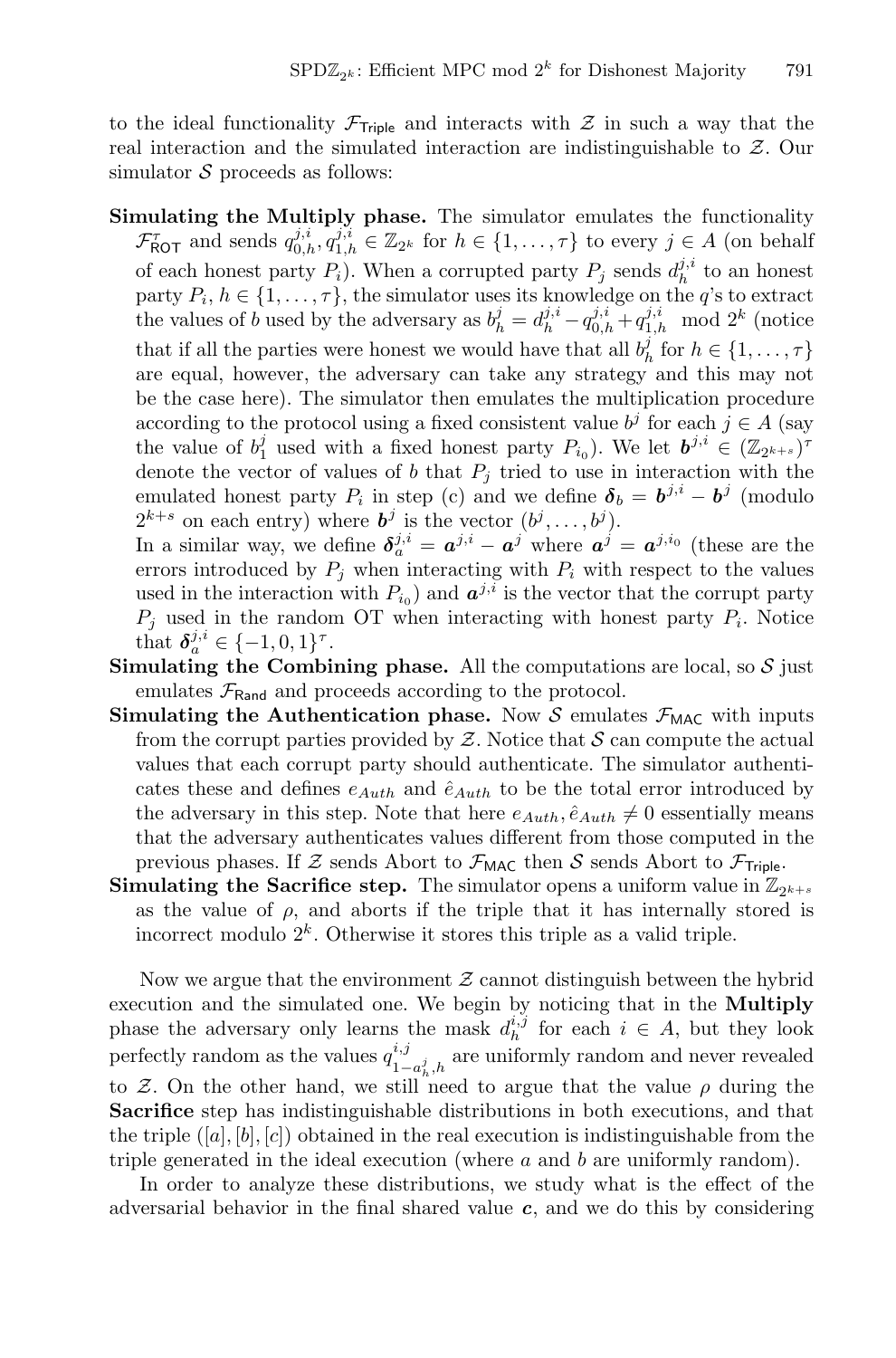what happens in the real execution at the end of step 2 when executed by a pair of parties  $(P_i, P_j)$ . If both j and i are honest, then the vectors  $c_{i,j}^i$  and  $c_{i,j}^j$ computed at the end of the execution satisfy  $c_{i,j}^i + c_{i,j}^j \equiv_{k+s} a^i \cdot b^j$ . Also, if j and *i* are both corrupt then we can safely assume that  $c_{i,j}^i + c_{i,j}^j \equiv_{k+s} a^i \cdot b^j$ also holds, since any variation on this will result in an additive error term which depends only in adversarial values and therefore it will get absorbed by the authentication phase. Now suppose that  $j$  is corrupt and  $i$  is honest, then  $P_i$ uses  $a^i$  and  $P_j$  uses  $b^{j,i}$ , so the vectors  $c^i_{i,j}$  and  $c^j_{i,j}$  computed at the end of the execution satisfy

$$
\boldsymbol{c}^i_{i,j} + \boldsymbol{c}^j_{i,j} \equiv_{k+s} \boldsymbol{a}^i \cdot \boldsymbol{b}^{j,i} \equiv_{k+s} \boldsymbol{a}^i \cdot \boldsymbol{\delta}^{j,i}_b + \boldsymbol{a}^i \cdot b^j.
$$

Similarly, if i is corrupt and j is honest, then  $P_i$  uses  $a^{i,j}$  and  $P_j$  uses  $b^j$ , so the vectors  $c_{i,j}^i$  and  $c_{i,j}^j$  computed at the end of the execution satisfy

$$
\boldsymbol{c}^i_{i,j} + \boldsymbol{c}^j_{i,j} \equiv_{k+s} \boldsymbol{a}^{i,j} \cdot b^j \equiv_{k+s} \boldsymbol{\delta}^{i,j}_a \cdot b^j + \boldsymbol{a}^i \cdot b^j.
$$

Now, if  $c^i$  is the vector obtained by party  $P_i$  at the end of the multiplication, then we have that

$$
c \equiv_{k+s} a \cdot b + \underbrace{\sum_{i \notin A} a^i * \delta^i_b + \sum_{j \notin A} \delta^j_a \cdot b^j}_{e_a}
$$

where  $\boldsymbol{a} = \sum_{i=1}^n \boldsymbol{a}^i$ ,  $b = \sum_{i=1}^n b^i$ ,  $\boldsymbol{\delta}_b^i = \sum_{j \in A} \boldsymbol{\delta}_b^{j,i}$  and  $\boldsymbol{\delta}_a^j = \sum_{i \in A} \boldsymbol{\delta}_a^{i,j}$ , and all congruences are considered component-wise. Notice that each entry in  $\delta_a^j$  is the sum of at most  $n$  bits and therefore it is upper bounded strictly by  $n$ , since we assume that  $n \ll 2^{k+s}$  we can consider the sum  $\boldsymbol{a} = \sum_{i=1}^n \boldsymbol{a}^i$  (without the modulus).

Assume all parties (including corrupt ones) take the right linear combination in the combine phase (every adversarial misbehavior will result in an additive error term that only depends on values that the adversary has, and this term will be absorbed by the error term in the authentication phase). Therefore, after the combination and authentication phases the parties obtain values  $[b], [a], [c],$  $[\hat{a}], [\hat{c}]$  where  $b, a, c, \hat{a}, \hat{c} \in \mathbb{Z}_{2^{k+s}}$  satisfy

$$
c \equiv_{k+s} a \cdot b + e_a + e_b + e_{Auth}
$$
  

$$
\hat{c} \equiv_{k+s} \hat{a} \cdot b + \hat{e}_a + \hat{e}_b + \hat{e}_{Auth}
$$

and

$$
c \equiv_{k+s} \sum_{h=1}^{\tau} r_h \cdot \mathbf{c}[h], \qquad \hat{c} = \sum_{h=1}^{\tau} \hat{r}_h \cdot \mathbf{c}[h]
$$

$$
a \equiv_{k+s} \sum_{h=1}^{\tau} r_h \cdot \mathbf{a}[h], \qquad \hat{a} \equiv_{k+s} \sum_{h=1}^{\tau} \hat{r}_h \cdot \mathbf{a}[h]
$$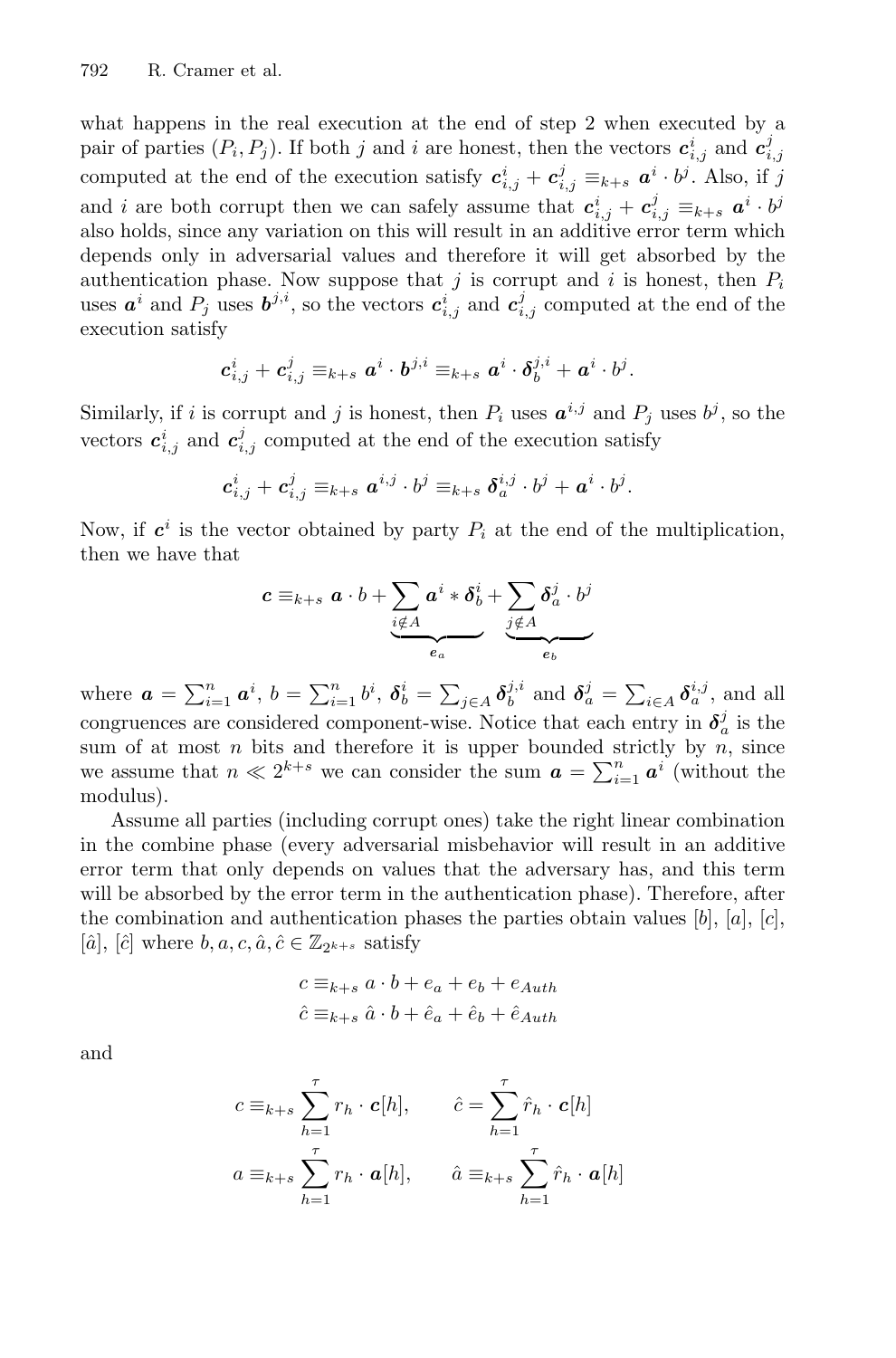$$
e_a \equiv_{k+s} \sum_{h=1}^{\tau} r_h \cdot e_a[h], \qquad \hat{e}_a \equiv_{k+s} \sum_{h=1}^{\tau} \hat{r}_h \cdot e_a[h]
$$

$$
e_b \equiv_{k+s} \sum_{h=1}^{\tau} r_h \cdot e_b[h], \qquad \hat{e}_b \equiv_{k+s} \sum_{h=1}^{\tau} \hat{r}_h \cdot e_b[h].
$$

We prove the following two claims can be proven using the same techniques as in the single and batch MAC checking protocols from Sect. [3,](#page-5-0) and Lemma [1.](#page-10-0)

<span id="page-24-0"></span>**Claim 4.** *If the sacrifice step passes, then it holds that*  $e := e_a + e_b + e_{Auth} \equiv_k 0$ *and*  $\hat{e} := \hat{e}_a + \hat{e}_b + \hat{e}_{Auth} \equiv_k 0$  *with probability at least*  $1 - 2^{-s}$ *.* 

<span id="page-24-1"></span>**Claim 5.** *Suppose that the sacrificing step passes, then all the errors*  ${\delta_a^i[h]}\}_{h,i \notin A}$  *are zero except with probability at most*  $2^{-k + \log(n \cdot (k+1-\log n))}$ .

The previous claim allows us to conclude that  $e_b = \hat{e}_b \equiv_{k+s} 0$ , except with negligible probability. Now we would like to claim that the value  $\rho \in \mathbb{Z}_{2^{k+s}}$ opened in the sacrifice step is indistinguishable from the one opened in the real execution. Since in the ideal execution the simulator opens a uniform value, what we actually need to show is that in a real execution  $\rho$  looks (close to) uniform. Given that  $\rho = t \cdot a - \hat{a} \mod 2^k$ , this can be accomplished by showing that  $\hat{a}$  looks uniform to the environment. In order to see that  $\hat{a} \equiv_{k+s} \sum_{h=1}^{\tau} \hat{r}_h$ .  $a[h] \equiv_{k+s} \sum_{i=1}^n (\sum_{h=1}^{\tau} \hat{r}_h \cdot a^i[h])$  is uniformly distributed it suffices to show that at least for one  $i_0 \notin A$  it holds that  $\hat{a}^{i_0}$  looks uniform to the environment, where  $\hat{a}^i = \sum_{n=1}^{\tau} \hat{r}_h \cdot \boldsymbol{a}^i[h] \mod 2^{k+s}$ , and that all these values are actually independent. This can be shown using the Leftover Hash Lemma by giving a good lower bound on the min-entropy of  $a^{i_0}$ . We proceed with the details below.

Using Claims [4](#page-24-0) and [5,](#page-24-1) we have that whenever the sacrifice step passes it holds that

$$
-e_{Auth} \equiv_k e_a \equiv_k \sum_{h=1}^{\tau} r_h \cdot e_a[h] \equiv_k \sum_{h=1}^{\tau} r_h \sum_{i \notin A} a^i[h] \cdot \delta_b^i[h].
$$

and

$$
-\hat{e}_{Auth} \equiv_k \hat{e}_a \equiv_k \sum_{h=1}^{\tau} \hat{r}_h \cdot \mathbf{e}_a[h] \equiv_k \sum_{h=1}^{\tau} \hat{r}_h \sum_{i \notin A} \mathbf{a}^i[h] \cdot \delta_b^i[h].
$$

Intuitively, the only information that the adversary has about the honest party's shares is that the sacrifice step passed, which in turn implies that the above equation holds. Ideally, the fact that this relation holds should not reveal so much information about  $\{a^i\}_{i \notin A}$  to the adversary. Indeed, this will be the case, which will be seen when we bound by below the entropy of this random variable. To this end, let  $m = n - |A|$  be the number of honest parties and let  $S \subseteq \mathbb{Z}_2^{m \cdot \tau}$ be the set of all possible honest shares  $(a^i)_{i \notin A}$  for which the sacrifice step would pass. Notice that in particular, these shares satisfy the equations above and therefore they are completely determined by the errors that are introduced by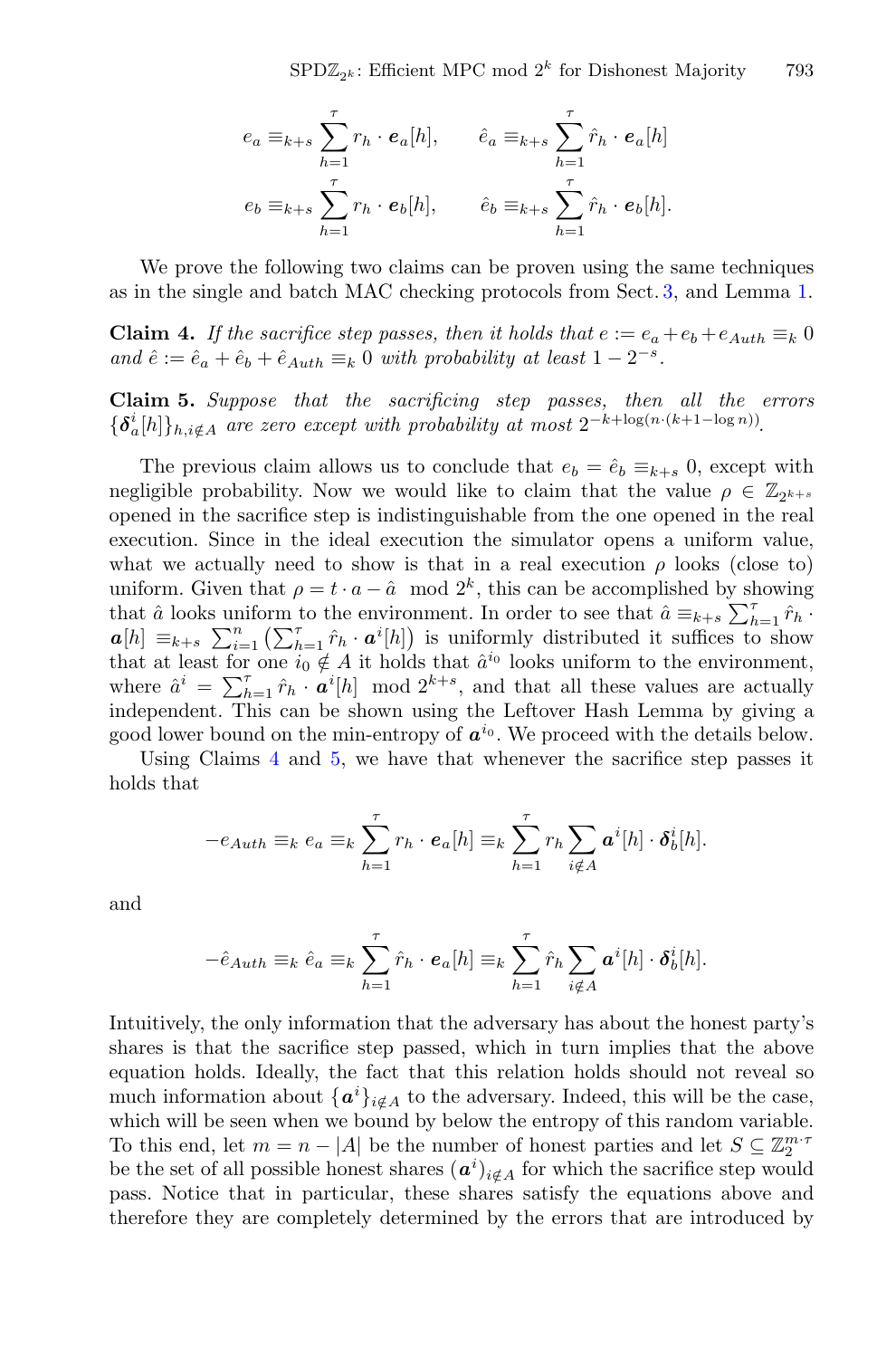the adversary. Moreover, since the shares  $(a^i)_{i \notin A}$  are uniformly distributed in S, the min-entropy of these shares is log |S|. Additionally, the vectors in  $(a^i)_{i \notin A}$ are independent one from each other, hence there is at least one honest party  $P_{i_0}$  such that the min entropy of  $a^{i_0}$  is at least  $\frac{\log |S|}{m}$ . In the following we show that  $a^{i_0} = \sum_{h=1}^{\tau} r_h \cdot a^{i_0}[h] \mod 2^{k+s}$  and  $\hat{a}^{i_0} = \sum_{h=1}^{\tau} \hat{r}_h \cdot a^{i_0}[h] \mod 2^{k+s}$  look random to the environment.

Let  $\beta$  be the probability of passing the sacrifice step, i.e.  $\beta = \frac{|S|}{2^{m\tau}} = 2^{-c}$ where  $c = m\tau - \log |S|$ . We get that

$$
H_{\infty}\left(\boldsymbol{a}^{i_0}\right) \geq \frac{\log|S|}{m} = \tau - \frac{c}{m} \geq \tau - c.
$$

Now consider the function  $h_{r,\hat{r}}:(\mathbb{Z}_2)^{\tau}\to (\mathbb{Z}_{2^{k+s}})^2$  given by

$$
h_{\boldsymbol{r},\hat{\boldsymbol{r}}}(\boldsymbol{a}) = \left(\sum_{h=1}^{\tau} \boldsymbol{r}[h] \cdot \boldsymbol{a}[h] \mod 2^{k+s}, \sum_{h=1}^{\tau} \hat{\boldsymbol{r}}[h] \cdot \boldsymbol{a}[h] \mod 2^{k+s}\right),
$$

We claim that this family of functions is 2−universal. Let  $a, a' \in (\mathbb{Z}_2)^{\tau}$  such that  $\boldsymbol{a} \neq \boldsymbol{a}'$ , say  $\boldsymbol{a}[h_0] \neq k+s$ ,  $\boldsymbol{a}'[h_0]$ . If  $h_{r,\hat{r}}(\boldsymbol{a}) = h_{r,\hat{r}}(\boldsymbol{a}')$  then  $\sum_{h=1}^{\tau} r[h] \cdot (\boldsymbol{a}[h]$  $a'[h]$  =  $_{k+s}$  0 and  $\sum_{h=1}^{r} \hat{r}[h] \cdot (a[h] - a'[h]) =_{k+s} 0$ . Given that *a* and *a*' are vectors of bits, we have that  $a[h_0] - a'[h_0] = \pm 1$ , so we can solve for  $r[h_0]$  and  $\hat{\mathbf{r}}[h_0]$  in the equations above. Therefore, these equations hold with probability at most  $\frac{1}{2^{k+s}} \cdot \frac{1}{2^{k+s}} = \frac{1}{2^{2(k+s)}}$  over the choice of  $(r, \hat{r})$ , and hence the family is 2-universal.

According to the Leftover Hash Lemma, even if the adversary knows  $r$  and  $\hat{r}$ , the statistical distance between  $h_{r,\hat{r}}(X)$  and the uniform distribution in  $(\mathbb{Z}_{2^{k+s}})^2$ is at most  $2^{-\kappa}$ , provided that  $H_{\infty}(X) \geq 2\kappa + 2(k + s)$ . This is satisfied if we take  $\kappa = \frac{1}{2} \cdot (\tau - c - 2 \cdot (k + s)).$ 

Finally, ignoring the event in which the check passes with some non-zero errors, which happens with negligible probability, the distinguishing advantage of  $\mathcal Z$  is the multiplication between the probability of passing the sacrifice step and the probability of distinguishing the output distribution from random, given that the check passed. This is equal to

$$
\beta \cdot 2^{-\kappa} = 2^{-c} \cdot 2^{-\frac{1}{2} \cdot (\tau - c - 2 \cdot (k + s))} = 2^{-\frac{\tau - 2 \cdot (k + s)}{2} - \frac{c}{2}}.
$$

Since we want this probability to be bounded by  $2^{-s}$  for any c, we take  $\tau$  so that  $s \leq \frac{\tau - 2 \cdot (k+s)}{2}$ , which is equivalent to  $\tau \geq 4s + 2k$ .

# <span id="page-25-0"></span>**7 Efficiency Analysis**

We now turn to estimating the efficiency of our preprocessing protocol, focusing on the triple generation phase since this is likely to be the bottleneck in most applications. We emphasise that the costs presented here, compared with those of previous protocols, do not take into account the benefits to applications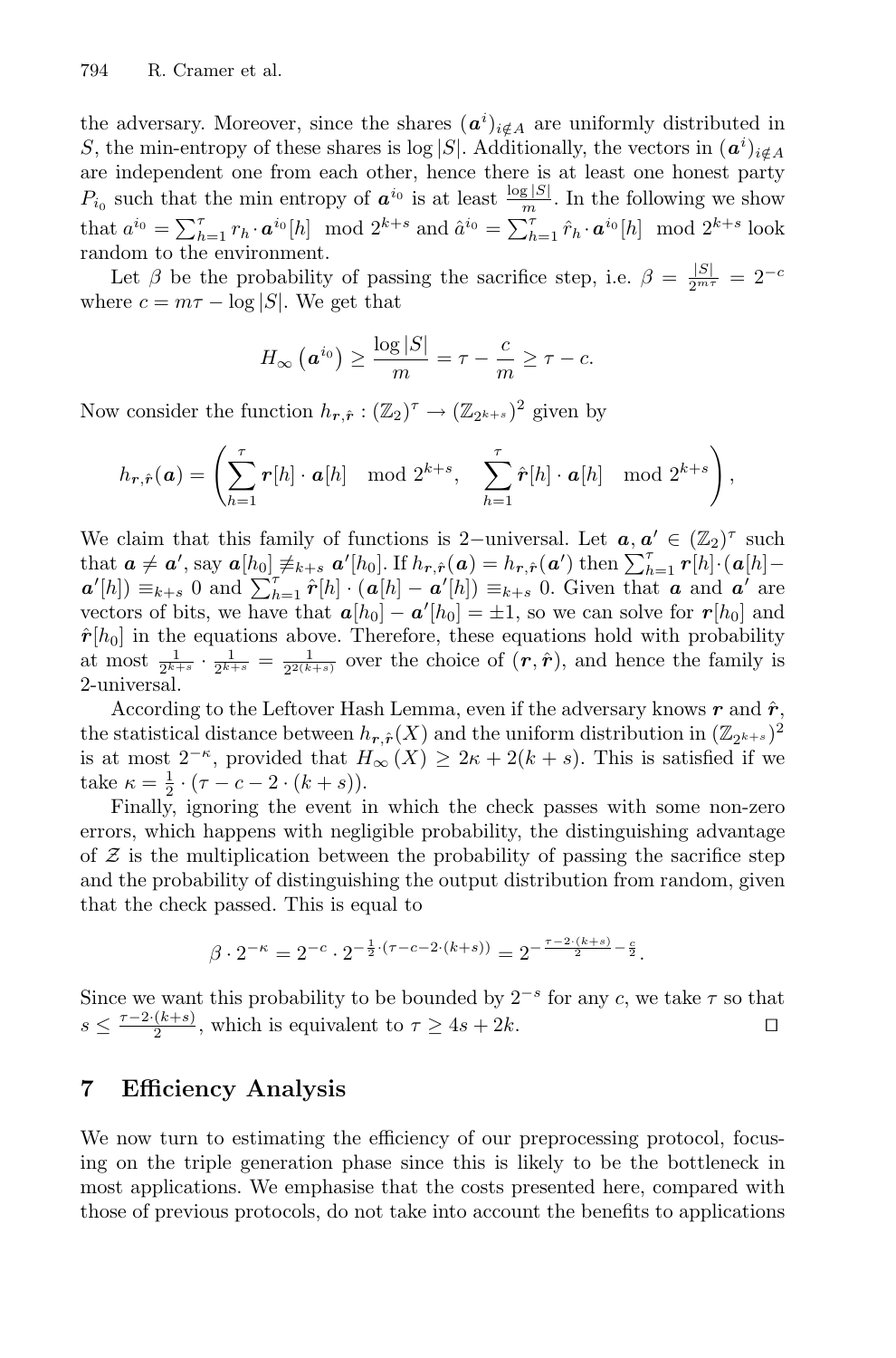from working over  $\mathbb{Z}_{2^k}$  instead of a finite field with arithmetic modulo a prime. Supporting natural arithmetic modulo  $2<sup>k</sup>$  offers advantages on several levels: it simplifies implementations by avoiding the need for modular arithmetic, it reduces the complexity of compiling existing programs into arithmetic circuits, and we believe that it will also be beneficial in performing operations such as secure comparison and bit decomposition of shared values more efficiently than standard techniques using arithmetic modulo p.

**Cost of the preprocessing.** When authenticating a secret-shared value  $x \in \mathbb{Z}_{2^k}$ , the main cost is running the vector OLEs, which have inputs over  $\mathbb{Z}_{2^k}$  and outputs over  $\mathbb{Z}_{2^{k+s}}$ , when the MAC key  $\alpha \in \mathbb{Z}_{2^s}$ . Each vector OLE requires s correlated OTs on messages over  $\mathbb{Z}_{2^{\ell}}$ , where  $\ell = \max(k+s, 2s)$ , which gives an amortized cost of  $s \cdot \ell$  bits for each component of the vector OLE. We ignore the cost of the consistency check, since this is independent of the number of values being authenticated.

To generate a triple, we need  $\tau$  random OTs on strings of length  $k + s$  bits, which cost  $k + s$  bits of communication each using [\[13\]](#page-28-8), followed by  $\tau \cdot (k + s)$ bits to send the  $d^{j,i}$  values. The parties then authenticate 5 values in  $\mathbb{Z}_{2^{k+s}}$ , which requires generating MACs modulo  $\mathbb{Z}_{2k+2s}$  for security. Generating these MACs costs  $5 \cdot s \cdot (k+2s) \cdot n(n-1)$  bits of communication using  $\Pi_{\text{Auth}}$  based on correlated OT, since the vector OLEs are performed with  $\ell = k + 2s$ . The costs of  $\mathcal{F}_{\text{Rand}}$  and the sacrifice check are negligible compared to this, since the MAC check can be performed in a batch when producing many triples at once. This gives a total cost estimate of  $5s(k+2s)+2\tau(k+s)$  bits per triple. Setting  $\tau = 4s + 2k$  (to give failure probability  $2^{-s}$ ) this becomes  $2(k+2s)(9s+4k)$ .

**Comparison with MASCOT.** Table [1](#page-27-0) shows the estimated communication complexity of our protocol for two parties creating a triple in different rings. Note that like MASCOT  $[14]$  $[14]$  — the most practical OT-based protocol for actively secure, dishonest majority MPC over finite fields — we expect that communication will be the bottleneck, since the protocol has very simple computational costs. In the table we fix the computational security parameter to 128, and set the statistical security parameter to  $s = 64$  in a 64 or 128-bit ring, or  $s = 32$  in the 32-bit ring, giving the claimed security bounds (cf. Theorem [1](#page-9-1) and Claim [5\)](#page-24-1). Compared with MASCOT, our protocol needs around twice as much communication for 64 or 128-bit triples, with roughly the same level of statistical security. Over the integers modulo  $2^{32}$ , the overhead reduces to around 50% more than MASCOT, although here the statistical security parameters of 26 and 32 bits may be too low for some applications. Note that many applications will not be possible with MASCOT or SPDZ over a 32-bit field, since here integer overflow (modulo p) occurs more easily, and emulating operations such as secure comparison and bit decomposition over a field requires working with a much larger modulus to avoid overflow. When working over  $\mathbb{Z}_{2^{32}}$  instead, this should not be necessary.

These overheads for triple generation, compared with MASCOT, come from the fact that our protocol sometimes needs to work in larger rings to ensure security. For example, for the triple check to be secure, our protocol authenticates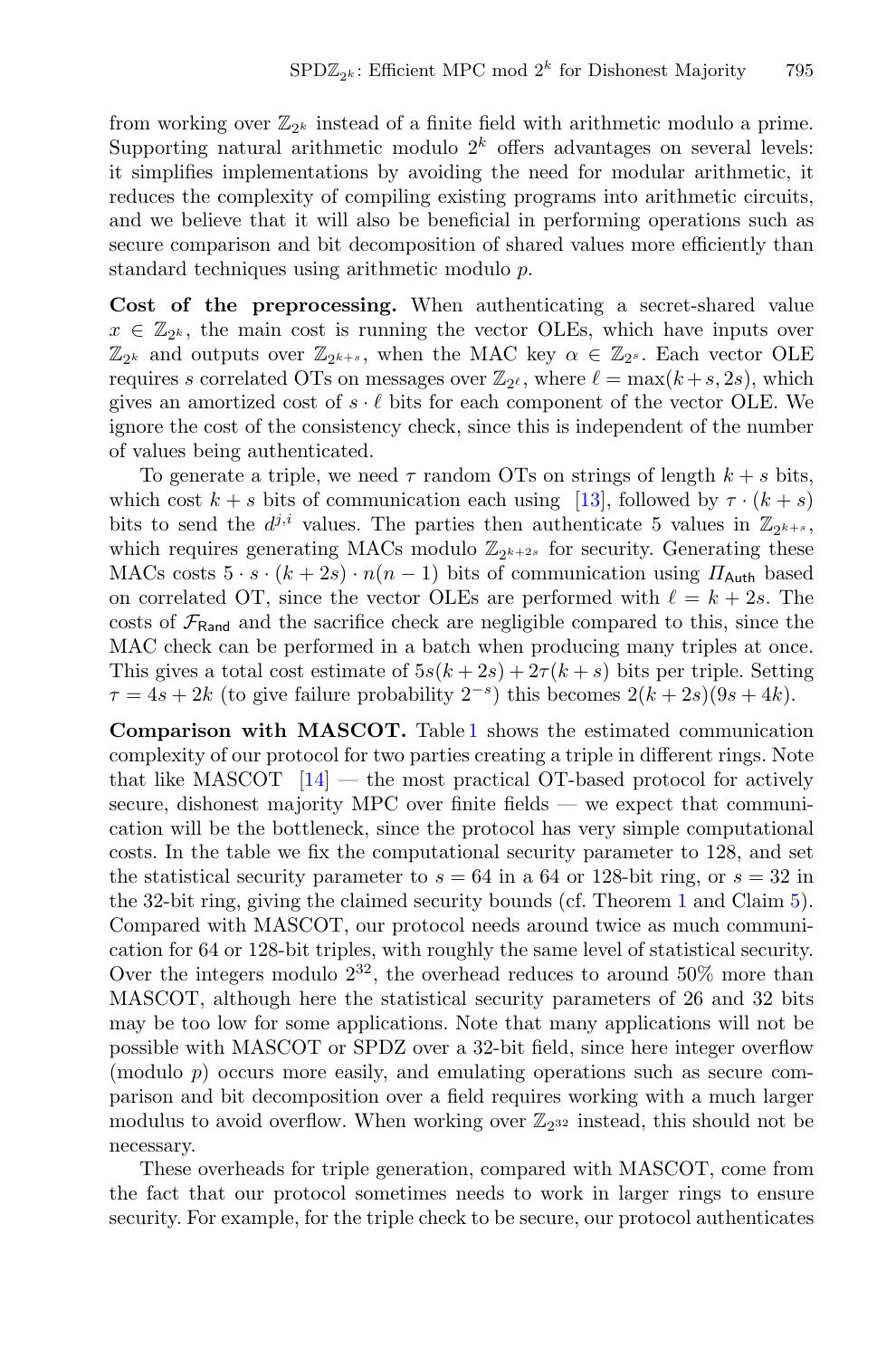shares of triples modulo  $2^{k+s}$ , even though the triples are only ever used modulo  $2<sup>k</sup>$  in the online phase. This means that when creating these MACs with the protocol from Sect. [5,](#page-14-0) we need to work over  $\mathbb{Z}_{2^{k+2s}}$  to ensure security. We leave it to future work to try to avoid these costs and improve efficiency.

<span id="page-27-0"></span>

|  | Protocol | Message space Stat. security Input cost Triple cost |    |        |        |
|--|----------|-----------------------------------------------------|----|--------|--------|
|  |          |                                                     |    | (kbit) | (kbit) |
|  |          | $\mathbb{Z}_{232}$                                  | 26 | 3.17   | 79.87  |
|  | Ours     | $\mathbb{Z}_{2^{64}}$                               | 57 | 12.48  | 319.49 |
|  |          | $\mathbb{Z}_{2128}$                                 | 57 | 16.64  | 557.06 |
|  |          | 32-bit field                                        | 32 | 1.06   | 51.20  |
|  | MASCOT   | 64-bit field                                        | 64 | 4.16   | 139.26 |
|  |          | $128$ -bit field                                    | 64 | 16.51  | 360.44 |

**Table 1.** Communication cost of our protocol and previous protocols for various rings and fields, and statistical security parameters

**Comparison with SPDZ using homomorphic encryption.** In very recent work [\[15](#page-29-2)], Keller, Pastro and Rotaru presented a new variant of the SPDZ protocol that improves upon the performance of MASCOT. In the two-party setting, they show that an optimized implementation of the original SPDZ [\[9](#page-28-2)] runs around twice as fast as MASCOT, and give a new variant that performs 6 times as fast in 64-bit fields; this would probably be around 12 times as fast as our protocol for 64-bit rings. The original SPDZ uses somewhat homomorphic encryption based on the ring-LWE assumption, while their newer variant uses additively homomorphic encryption, and the conjecture that ring-LWE based additively homomorphic encryption has "linear-only" homomorphism. It seems likely that both of these protocols could be adapted to generate triples over  $\mathbb{Z}_{2^k}$ using our techniques. One challenge, however, is to adapt the ciphertext packing techniques used in SPDZ for messages over  $\mathbb{F}_p$  to the case of  $\mathbb{Z}_{2^k}$ , to allow parallel homomorphic operations on ciphertexts; it was shown how this can be done in [\[10\]](#page-28-10), but it's not clear how efficient this method is in practice.

**Acknowledgements.** This work has been supported by the European Research Council (ERC) under the European Unions's Horizon 2020 research and innovation programme under grant agreement No 669255 (MPCPRO); the European Union's Horizon 2020 research and innovation programme under grant agreement No 731583 (SODA); the European Union's Horizon 2020 research and innovation programme under grant agreement No 74079 (ALGSTRONGCRYPTO); and the Danish Independent Research Council under Grant-ID DFF-6108-00169 (FoCC).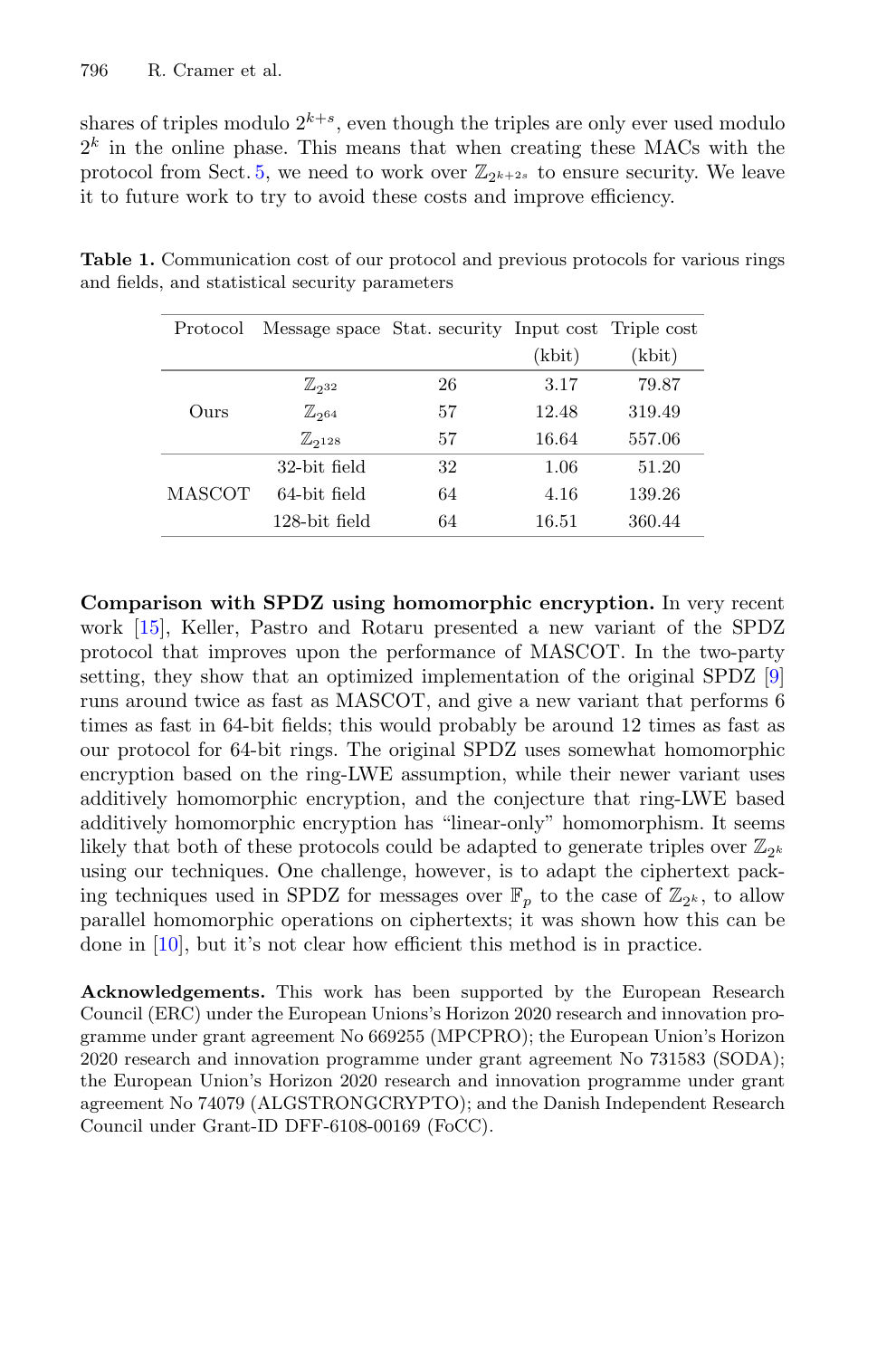# **References**

- 1. Asharov, G., Lindell, Y., Schneider, T., Zohner, M.: More efficient oblivious transfer extensions with security for malicious adversaries. In: Oswald, E., Fischlin, M. (eds.) EUROCRYPT 2015, Part I. LNCS, vol. 9056, pp. 673–701. Springer, Heidelberg (2015). [https://doi.org/10.1007/978-3-662-46800-5](https://doi.org/10.1007/978-3-662-46800-5_26) 26
- <span id="page-28-1"></span>2. Bendlin, R., Damgård, I., Orlandi, C., Zakarias, S.: Semi-homomorphic encryption and multiparty computation. In: Paterson, K.G. (ed.) EUROCRYPT 2011. LNCS, vol. 6632, pp. 169–188. Springer, Heidelberg (2011). [https://doi.org/10.1007/978-](https://doi.org/10.1007/978-3-642-20465-4_11) [3-642-20465-4](https://doi.org/10.1007/978-3-642-20465-4_11) 11
- <span id="page-28-4"></span>3. Bogdanov, D., Laur, S., Willemson, J.: Sharemind: a framework for fast privacypreserving computations. In: Jajodia, S., Lopez, J. (eds.) ESORICS 2008. LNCS, vol. 5283, pp. 192–206. Springer, Heidelberg (2008). [https://doi.org/10.1007/978-](https://doi.org/10.1007/978-3-540-88313-5_13) [3-540-88313-5](https://doi.org/10.1007/978-3-540-88313-5_13) 13
- <span id="page-28-0"></span>4. Canetti, R.: Universally composable security: a new paradigm for cryptographic protocols. In: 42nd FOCS, pp. 136–145. IEEE Computer Society Press, October 2001
- <span id="page-28-6"></span>5. Cramer, R., Fehr, S., Ishai, Y., Kushilevitz, E.: Efficient multi-party computation over rings. In: Biham, E. (ed.) EUROCRYPT 2003. LNCS, vol. 2656, pp. 596–613. Springer, Heidelberg (2003). [https://doi.org/10.1007/3-540-39200-9](https://doi.org/10.1007/3-540-39200-9_37) 37
- <span id="page-28-3"></span>6. Damgård, I., Damgård, K., Nielsen, K., Nordholt, P.S., Toft, T.: Confidential benchmarking based on multiparty computation. In: Grossklags, J., Preneel, B. (eds.) FC 2016. LNCS, vol. 9603, pp. 169–187. Springer, Heidelberg (2017). [https://](https://doi.org/10.1007/978-3-662-54970-4_10) [doi.org/10.1007/978-3-662-54970-4](https://doi.org/10.1007/978-3-662-54970-4_10) 10
- <span id="page-28-5"></span>7. Damgård, I., Keller, M., Larraia, E., Pastro, V., Scholl, P., Smart, N.P.: Practical covertly secure MPC for dishonest majority – or: breaking the SPDZ limits. In: Crampton, J., Jajodia, S., Mayes, K. (eds.) ESORICS 2013. LNCS, vol. 8134, pp. 1–18. Springer, Heidelberg (2013). [https://doi.org/10.1007/978-3-642-40203-6](https://doi.org/10.1007/978-3-642-40203-6_1) 1
- <span id="page-28-7"></span>8. Damgård, I., Orlandi, C., Simkin, M.: Yet another compiler for active security or: efficient MPC over arbitrary rings. In: Shacham, H., Boldyreva, A. (eds.) CRYPTO 2018. LNCS, vol. 10992, pp. 799–829. Springer, Cham (2018)
- <span id="page-28-2"></span>9. Damgård, I., Pastro, V., Smart, N.P., Zakarias, S.: Multiparty computation from somewhat homomorphic encryption. In: Safavi-Naini, R., Canetti, R. (eds.) CRYPTO 2012. LNCS, vol. 7417, pp. 643–662. Springer, Heidelberg (2012). [https://doi.org/10.1007/978-3-642-32009-5](https://doi.org/10.1007/978-3-642-32009-5_38)<sub>-38</sub>
- <span id="page-28-10"></span>10. Gentry, C., Halevi, S., Smart, N.P.: Better bootstrapping in fully homomorphic encryption. In: Fischlin, M., Buchmann, J., Manulis, M. (eds.) PKC 2012. LNCS, vol. 7293, pp. 1–16. Springer, Heidelberg (2012). [https://doi.org/10.1007/978-3-](https://doi.org/10.1007/978-3-642-30057-8_1) [642-30057-8](https://doi.org/10.1007/978-3-642-30057-8_1) 1
- <span id="page-28-9"></span>11. Goldreich, O., Micali, S., Wigderson, A.: How to play any mental game or a completeness theorem for protocols with honest majority. In: Aho, A. (ed.) 19th ACM STOC, pp. 218–229. ACM Press, May 1987
- 12. Impagliazzo, R., Levin, L.A., Luby, M.: Pseudo-random generation from one-way functions (extended abstracts). In: 21st ACM STOC, pp. 12–24. ACM Press, May 1989
- <span id="page-28-8"></span>13. Keller, M., Orsini, E., Scholl, P.: Actively secure OT extension with optimal overhead. In: Gennaro, R., Robshaw, M. (eds.) CRYPTO 2015, Part I. LNCS, vol. 9215, pp. 724–741. Springer, Heidelberg (2015). [https://doi.org/10.1007/978-3-](https://doi.org/10.1007/978-3-662-47989-6_35) [662-47989-6](https://doi.org/10.1007/978-3-662-47989-6_35) 35